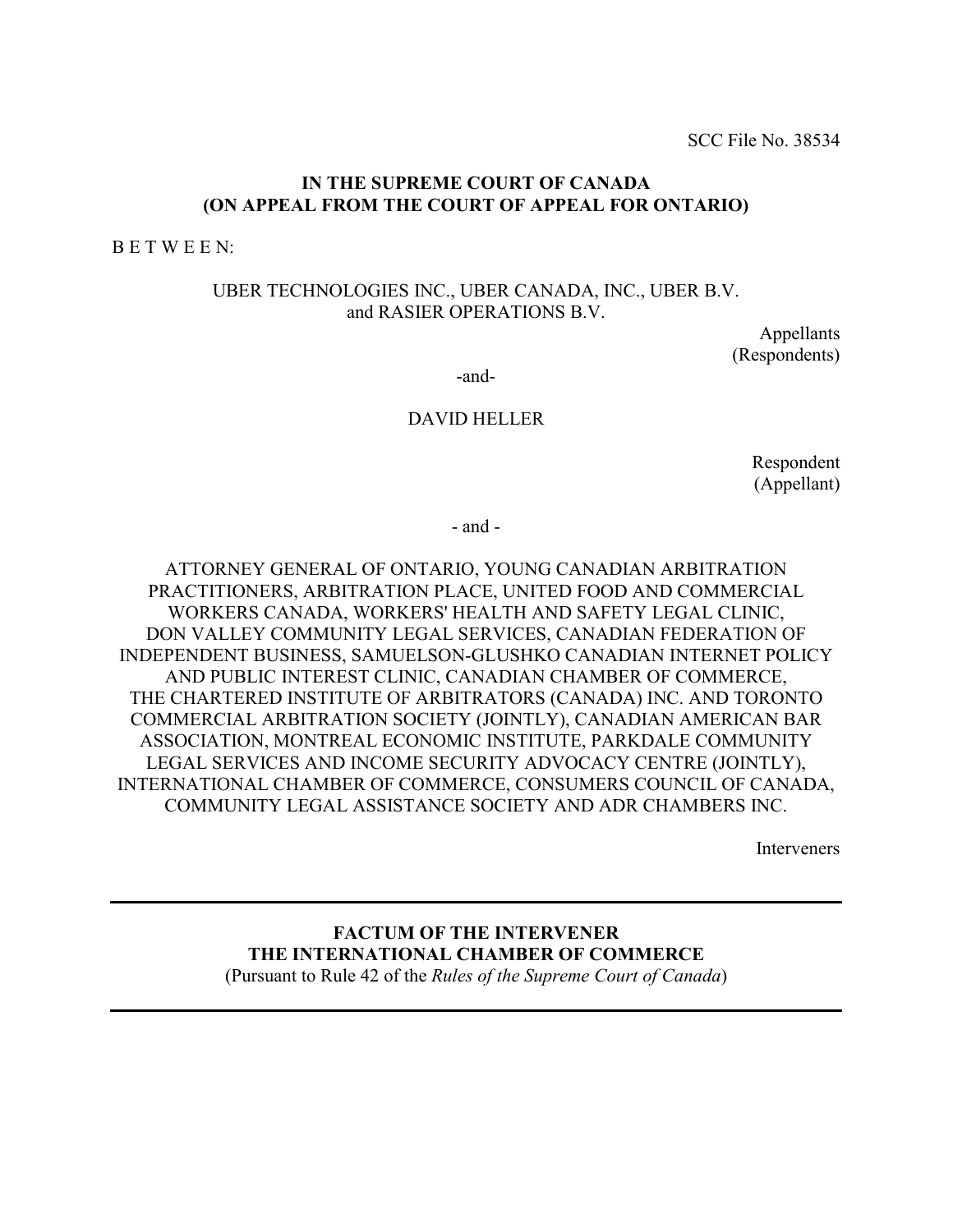| <b>Norton Rose Fulbright Canada LLP</b> |
|-----------------------------------------|
| 45 O'Connor Street                      |
| Suite 1500                              |
| Ottawa, Ontario K1P 1A4                 |
|                                         |
| <b>Matthew J. Halpin</b>                |
| Tel: (613) 780-8654                     |
| Fax: (613) 230-5459                     |
| mathew.halpin@notonrosefulbright.com    |
|                                         |
|                                         |
|                                         |
|                                         |
| Agent for the Intervener,               |
| International Chamber of Commerce       |
|                                         |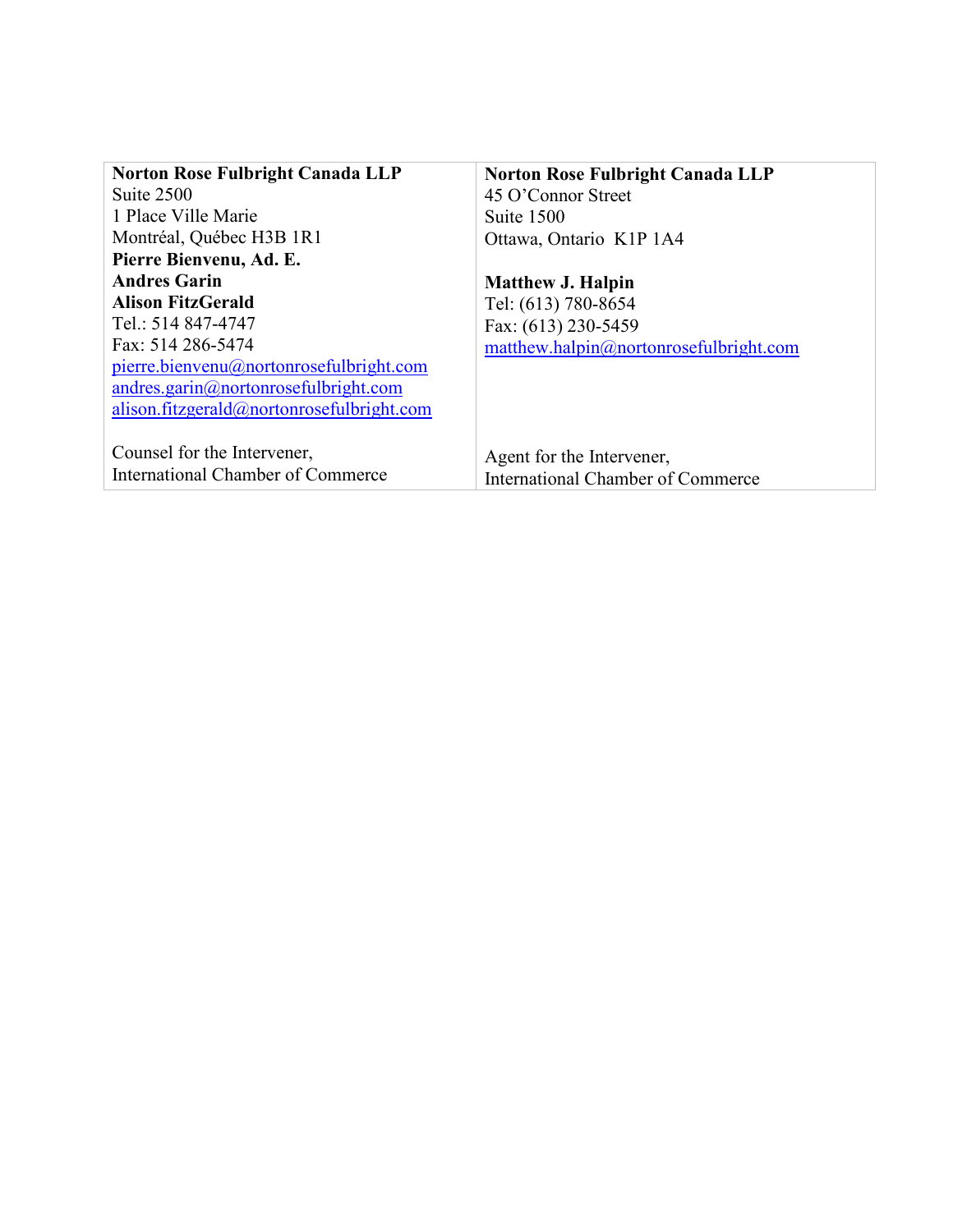| <b>Torys LLP</b><br>79 Wellington Street West, 30th Floor<br><b>Box 270</b><br>Toronto, ON M5K 1N2<br>Linda M Plumpton<br>Lisa Talbot<br>Sarah Whitmore<br>Tel: (416) 865-8193<br>Fax: (416) 865-7380<br>lplumpton@torys.com | <b>Gowling WLG (Canada) LLP</b><br>160 Elgin Street, Suite 2600<br>Ottawa, ON K1P 1C3<br>Jeffrey W. Beedell<br>Tel: (613) 786-0171<br>Fax: (613) 788-3587<br>jeff.beedell@gowlingwlg.com |
|------------------------------------------------------------------------------------------------------------------------------------------------------------------------------------------------------------------------------|------------------------------------------------------------------------------------------------------------------------------------------------------------------------------------------|
| Counsel for the Appellants                                                                                                                                                                                                   | Agents for the Appellants                                                                                                                                                                |
| <b>Wright Henry LLP</b><br>200 Wellington Street West<br>Suite 602<br>Toronto, ON M5V 3C7<br>Michael Wright<br>Danielle Stampley<br>Tel: (416) 306-8270<br>Fax: (416) 306-8281<br>mwright@wrighthenry.ca                     | <b>Michael J. Sobkin</b><br>331 Somerset Street West<br>Ottawa, ON K2P 0J8<br>Tel: (613) 282-1712<br>Fax: (613) 288-2896<br>msobkin@sympatico.ca                                         |
| Counsel for the Respondent                                                                                                                                                                                                   | Agent for the Respondent                                                                                                                                                                 |
| <b>Attorney General of Ontario</b><br>Crown Law Office - Civil<br>720 Bay Street, 8th Floor<br>Toronto, ON M7A 2S9<br>Fax: 416.326.4181<br>Christopher P. Thompson<br>Tel: 416.605.3857<br>christopher.p.thompson@ontario.ca | <b>Juristes Power Law</b><br>130 Albert Street<br>Suite 1103<br>Ottawa, ON K1P 5G4<br>Maxine Vincelette<br>Tel: 613.702.5573<br>Fax: 613.702.5573                                        |
| Paul Sheridan<br>Tel: 647.467.7781<br>paul.sheridan@ontario.ca                                                                                                                                                               | mvincelette@powerlaw.ca                                                                                                                                                                  |
| Counsel for the Intervener, Attorney General<br>of Ontario                                                                                                                                                                   | Agents for the Intervener, Attorney General of<br>Ontario                                                                                                                                |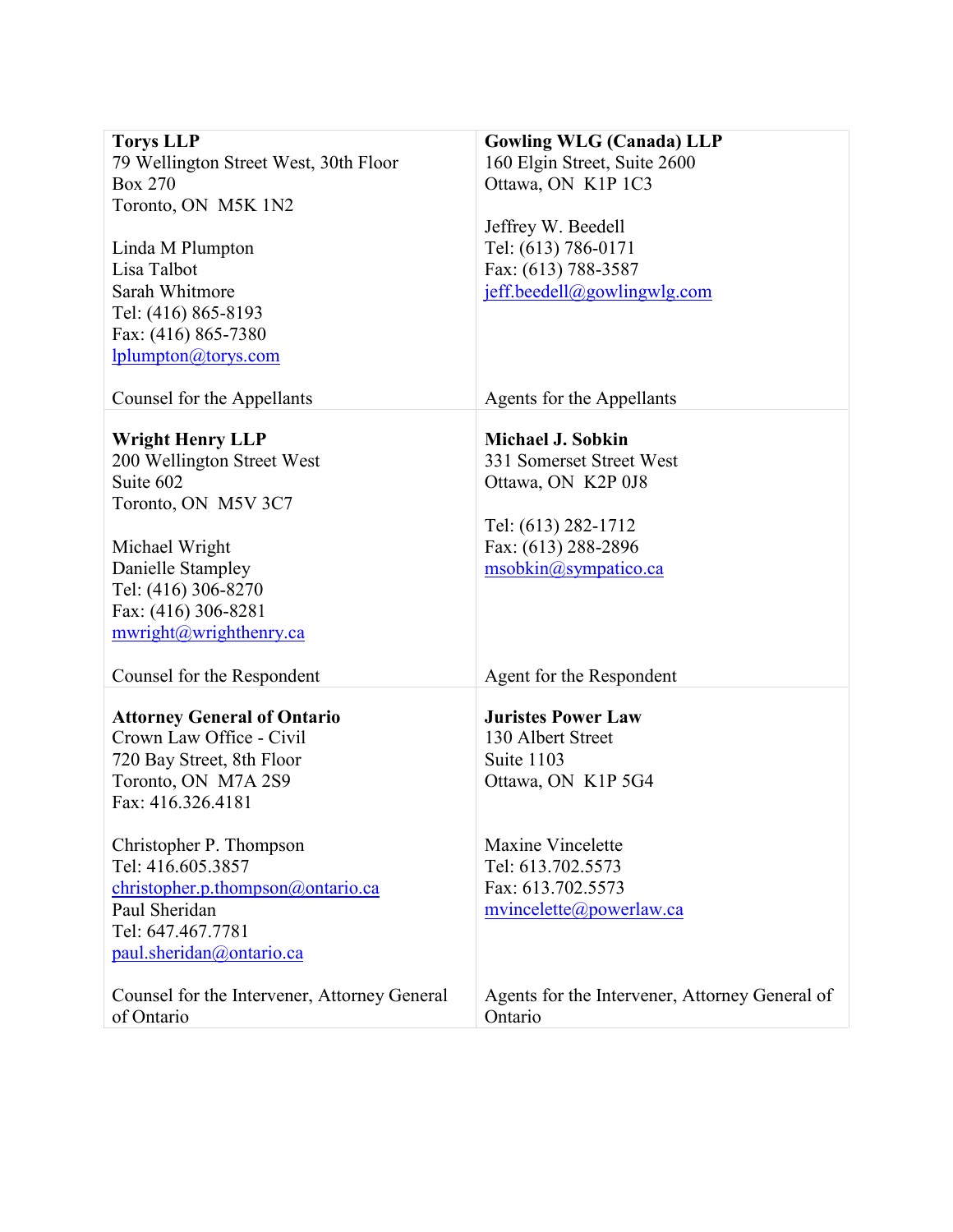| <b>Osler, Hoskin &amp; Harcourt LLP</b>       | <b>Osler, Hoskin &amp; Harcourt LLP</b>      |
|-----------------------------------------------|----------------------------------------------|
| 100 King Street West                          | 1900 - 340 Albert Street                     |
| 1 First Canadian Place                        | Ottawa, ON K1R 7Y6                           |
| Suite 6200                                    |                                              |
| Toronto, ON M5X 1B8                           | Geoffrey Langen                              |
|                                               | Tel: 613.787.1015                            |
| Eric Morgan                                   | Fax: 613.235.2867                            |
| Tel: 416.862.5871                             | glangen@osler.com                            |
| Fax: 416.862.6666                             |                                              |
| emorgan@osler.com                             |                                              |
|                                               |                                              |
| Perley-Robertson, Hill & McDougall LLP        |                                              |
| 1400 - 340 Albert Street                      |                                              |
| Ottawa, ON K1R 0A5                            |                                              |
|                                               |                                              |
| John Siwiec                                   |                                              |
| Tel: 613.566.2814                             |                                              |
| Fax: 613.238.8775                             |                                              |
| jsiwiec@perlaw.ca                             |                                              |
| Counsel for the Intervener, Young Canadian    | Agents for the Intervener, Young Canadian    |
| <b>Arbitration Practitioners</b>              | <b>Arbitration Practitioners</b>             |
|                                               |                                              |
| <b>Borden Ladner Gervais LLP</b>              | <b>Borden Ladner Gervais LLP</b>             |
| 1200 - 200 Burrard Street                     | 1300 - 100 Queen Street                      |
| Vancouver, BC V7X 1T2                         | Ottawa, ON K1P 1J9                           |
|                                               |                                              |
| <b>Robert Deane</b>                           | Karen Perron                                 |
| Tel: 604.640.4250                             | Tel: 613.369.4795                            |
| Craig Chiasson                                | Fax: 613.230.8842                            |
| Tel: 604.640.4221                             | $kperron(a)$ blg.com                         |
| Hugh Meighen                                  |                                              |
| Tel: 416.367.6324                             |                                              |
| Fax: 604.622.5876                             |                                              |
| Fax: 416.367.6749                             |                                              |
| $rdeane(a)$ blg.com                           |                                              |
| $cchiason(a)$ blg.com                         |                                              |
| hmeighen@blg.com                              |                                              |
| Counsel for the Intervener, Arbitration Place | Agents for the Intervener, Arbitration Place |
|                                               |                                              |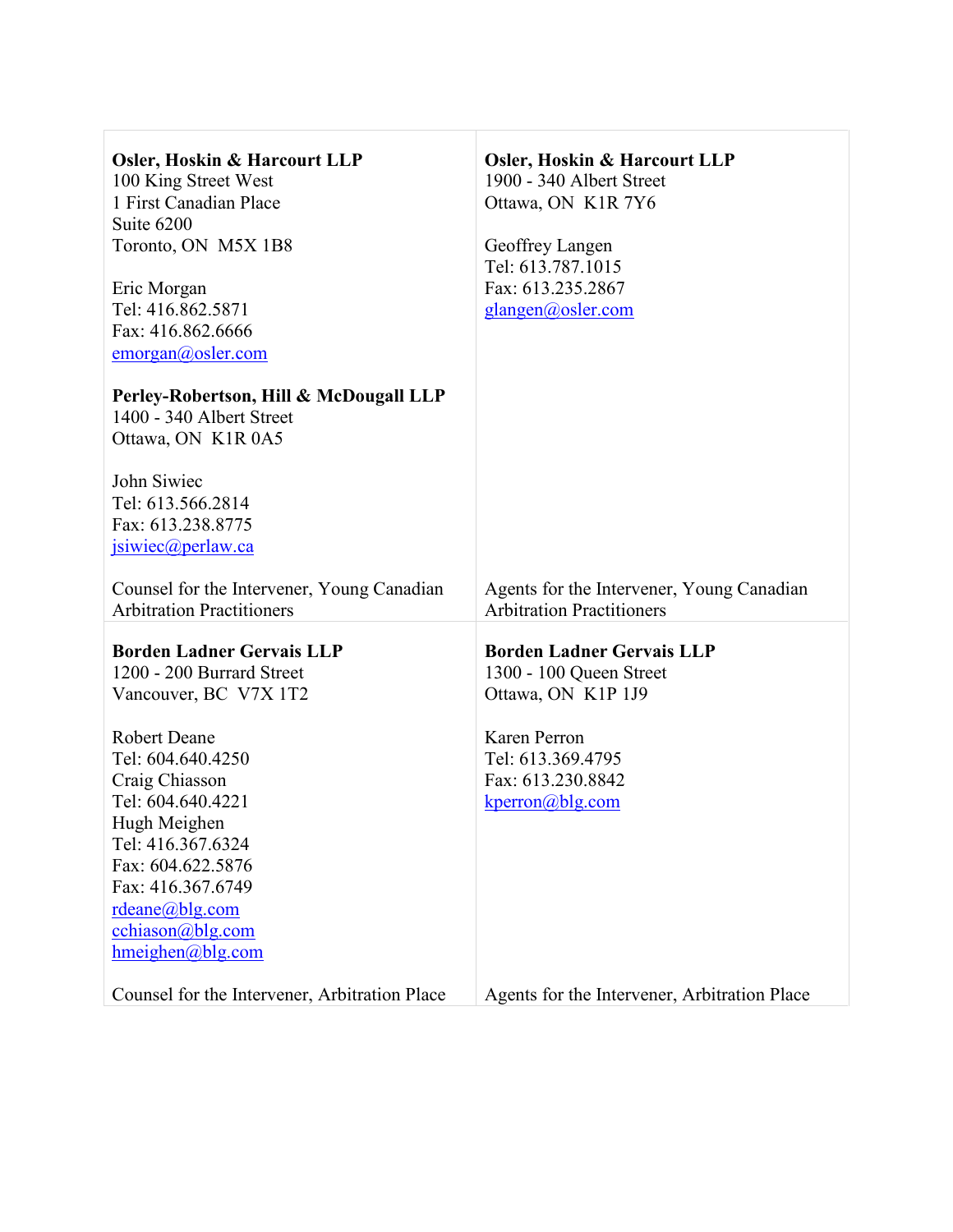| <b>Goldblatt Partners LLP</b>                  | <b>Goldblatt Partners LLP</b>                           |
|------------------------------------------------|---------------------------------------------------------|
| 20 Dundas Street West                          | 30 Metcalfe Street, Suite 500                           |
| Suite 1039                                     | Ottawa, ON K1P 5L4                                      |
| Toronto, ON MSG 2C2                            |                                                         |
|                                                | Colleen Bauman                                          |
| <b>Steven Barrett</b>                          | Tel: 613.482.2463                                       |
| Tel: 416.977.6070                              | Fax: 613.235.3041                                       |
| Fax: 416.591.7333                              | cbauman@goldblattpartners.com                           |
| sbarrett@goldblattpartners.com                 |                                                         |
|                                                |                                                         |
| Counsel for the Intervener, United Food and    | Agents for the Intervener, United Food and              |
| Commercial Workers Union Canada                | Commercial Workers Union Canada                         |
|                                                |                                                         |
| <b>Workers' Health and Safety Legal Clinic</b> |                                                         |
| 2000 - 180 Dundas Street West                  | <b>Supreme Advocacy LLP</b><br>100 - 340 Gilmour Street |
|                                                |                                                         |
| Toronto, ON M5G 1Z8<br>Fax: 416-971-8834       | Ottawa, ON K2P 0R3                                      |
|                                                |                                                         |
|                                                | Marie-France Major                                      |
| Kevin Simms                                    | Tel: 613.695.8855 ext. 102                              |
| Tel: 416.971.8832 ext. 203                     | Fax: 613.695.8580                                       |
| $simmsk(a)$ lao.on.ca                          | mfmajor@supremeadvocacy.ca                              |
| John Bartolomeo                                |                                                         |
| Tel: 416.971.8832 ext. 202                     |                                                         |
| $bartolj(a)$ lao.on.ca                         |                                                         |
|                                                |                                                         |
| Counsel for the Intervener, Workers' Health    | Agents for the Intervener, Workers' Health and          |
| and Safety Legal Clinic                        | Safety Legal Clinic                                     |
|                                                |                                                         |
| <b>Monkhouse Law</b>                           | <b>Supreme Law Group</b>                                |
| 220 Bay Street                                 | 900 - 275 Slater Street                                 |
| Suite 900                                      | Ottawa, ON KIP 5H9                                      |
| Toronto, ON M5J 2W4                            |                                                         |
|                                                | Moira S. Dillon                                         |
| <b>Andrew Monkhouse</b>                        | Tel: 613.691.1224                                       |
| Alexandra Monkhouse                            | Fax: 613.691.1338                                       |
| Tel: 416.907.9249                              | mdillon@supremelawgroup.ca                              |
| Fax: 1.888.501.7235                            |                                                         |
| andrew@monkhouselaw.com                        |                                                         |
|                                                |                                                         |
| Counsel for the Intervener, Don Valley         | Agents for the Intervener, Don Valley                   |
| <b>Community Legal Services</b>                | <b>Community Legal Services</b>                         |
|                                                |                                                         |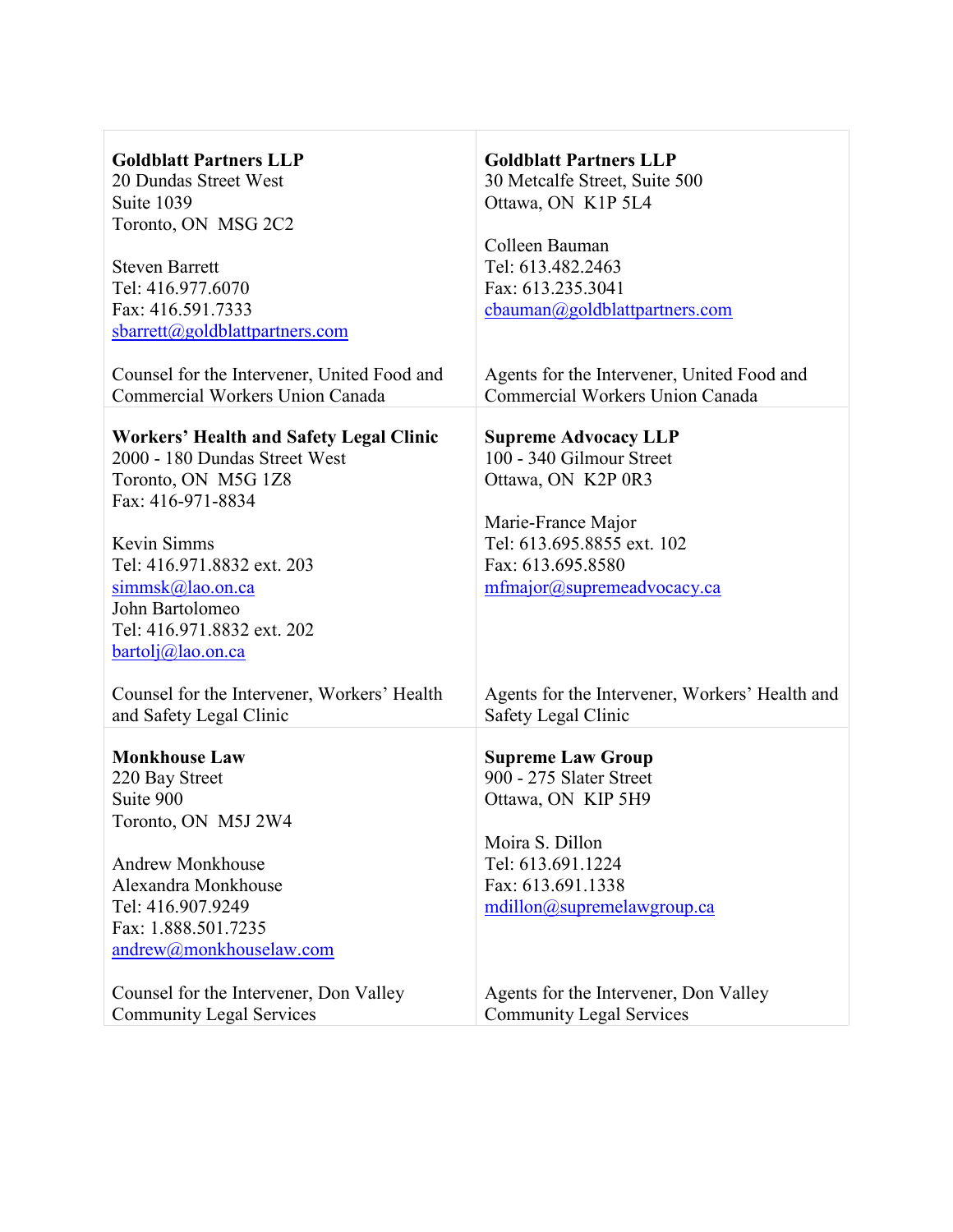| <b>Canadian Federation of Independent</b>                                                                     | <b>University of Ottawa</b>                                                                             |
|---------------------------------------------------------------------------------------------------------------|---------------------------------------------------------------------------------------------------------|
| <b>Business (CFIB)</b>                                                                                        | Faculty of Law, Common Law Section                                                                      |
| 1202-99 Metcalfe Street                                                                                       | 57 Louis Pasteur Street                                                                                 |
| Ottawa, ON K1P 6L7                                                                                            | Ottawa, ON K1N 6N5                                                                                      |
| <b>Anthony Daimsis</b>                                                                                        | David Fewer                                                                                             |
| Tel: 613.562.5800 ext. 3211                                                                                   | Tel: 613.562.5800 ext. 2558                                                                             |
| Fax: 613.562.5124                                                                                             | Fax: 613.562.5417                                                                                       |
| adaimsis@uottawa.ca                                                                                           | dfewer@uottawa.ca                                                                                       |
|                                                                                                               |                                                                                                         |
| Counsel for the Intervener, Canadian                                                                          | Agents for the Intervener, Canadian Federation                                                          |
| Federation of Independent Business                                                                            | of Independent Business                                                                                 |
| Samuelson-Glushko Canadian Internet<br>Policy & Public Interest Clinic (CIPPIC)<br>University of Ottawa       | Samuelson-Glushko Canadian Internet<br>Policy & Public Interest Clinic (CIPPIC)<br>University of Ottawa |
| Faculty of Law, Common Law Section                                                                            | Faculty of Law, Common Law Section                                                                      |
| 57 Louis Pasteur Street                                                                                       | 57 Louis Pasteur Street                                                                                 |
| Ottawa, ON, K1N 6N5                                                                                           | Ottawa, ON K1N 6N5                                                                                      |
| Marina Pavlović                                                                                               | David Fewer                                                                                             |
| Tel: 613.562.5800 ext. 2675                                                                                   | Tel: 613.562.5800 ext. 2419                                                                             |
| marina.pavlovic@uottawa.ca                                                                                    | Fax: 613.562.5417                                                                                       |
| Cynthia Khoo                                                                                                  | dfewer@uottawa.ca                                                                                       |
| Tel: 437.886.5854                                                                                             |                                                                                                         |
| ckhoo@cynthiakhoo.ca                                                                                          |                                                                                                         |
| Counsel for the Intervener, CIPPIC                                                                            | Agents for the Intervener, CIPPIC                                                                       |
| Davies Ward Phillips & Vineberg LLP<br>155 Wellington Street West<br>Toronto, ON M5V 3J7<br>Fax: 416.863.0871 | <b>Gowling WLG (Canada) LLP</b><br>160 Elgin Street<br>Suite 2600<br>Ottawa, ON K1P 1C3                 |
| Matthew Milne-Smith                                                                                           | <b>Matthew Estabrooks</b>                                                                               |
| Tel: 416.863.5595                                                                                             | Tel: 613.786.0211                                                                                       |
| $mmilne-smith@dwpv.com$                                                                                       | Fax: 613.788.3573                                                                                       |
| Chantelle Cseh                                                                                                | matthew.estabrooks@gowlingwlg.com                                                                       |
| Tel: 416.367.7552                                                                                             |                                                                                                         |
| $ccseh(a)$ dwpv.com                                                                                           |                                                                                                         |
| Tel: 416.863.0900                                                                                             |                                                                                                         |
| Counsel for the Intervener, Canadian Chamber                                                                  | Agents for the Intervener, Canadian Chamber                                                             |
| of Commerce                                                                                                   | of Commerce                                                                                             |

 $\Gamma$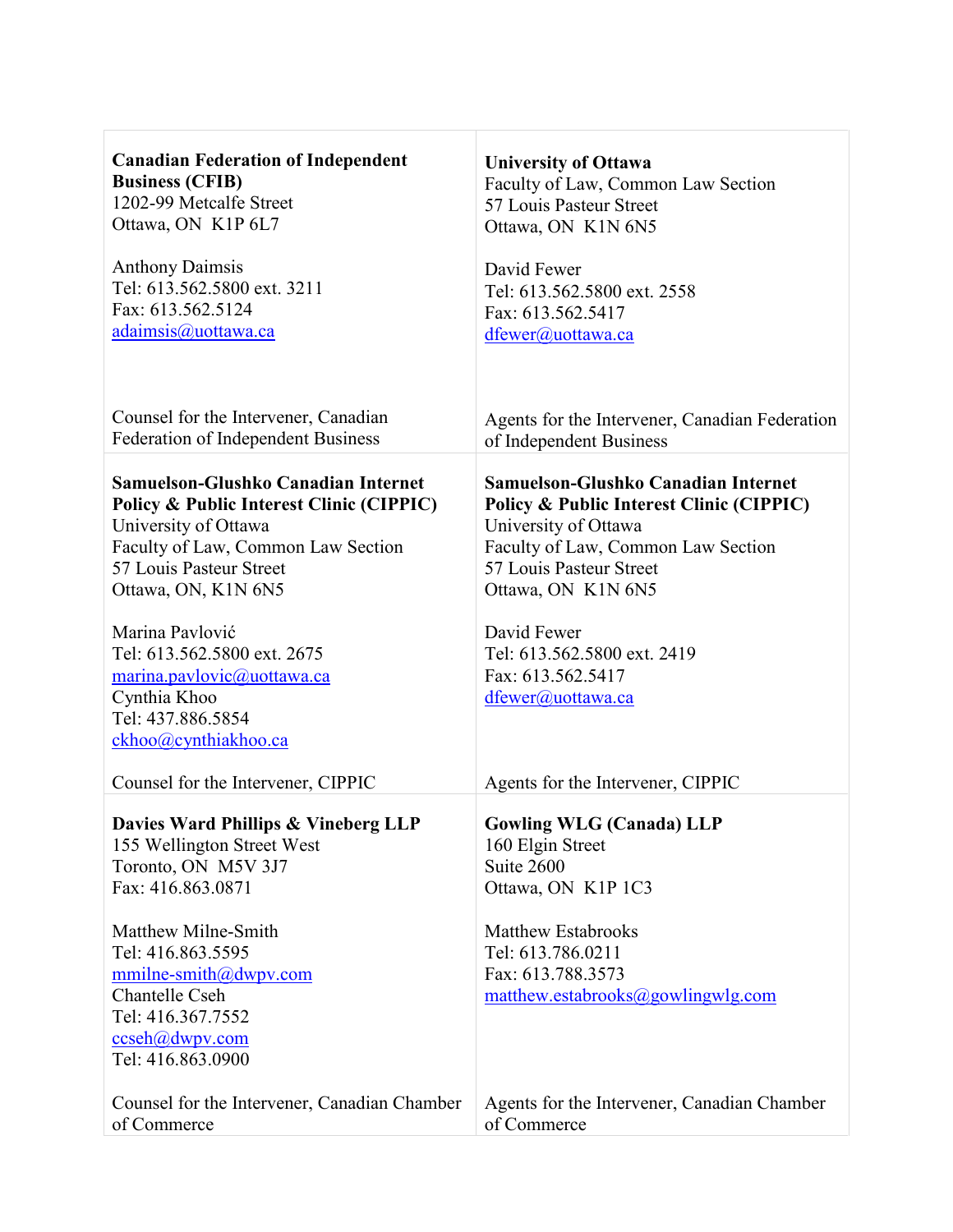| <b>Blake, Cassels &amp; Graydon LLP</b><br>595 Burrard Street<br>Suite 2600, Three Bentall Centre<br>Vancouver, BC V7X 1L3<br>Fax: 604.631.3309                                         | <b>Gowling WLG (Canada) LLP</b><br>160 Elgin Street<br>Suite 2600<br>Ottawa, ON K1P 1C3<br>D. Lynne Watt<br>Tel: 613.786.8695           |
|-----------------------------------------------------------------------------------------------------------------------------------------------------------------------------------------|-----------------------------------------------------------------------------------------------------------------------------------------|
| 199 Bay Street<br>Suite 4000, Commerce Court West<br>Toronto ON M5L 1A9<br>Fax: 416.283.2653                                                                                            | Fax: 613.788.3509<br>lynne, watt(a)gowlingwlg.com                                                                                       |
| Joe McArthur<br>Rahat Godil<br>Laura Cundari<br>Justin Manoryk<br>Andrew Kavanagh<br>Tel: 604.631.3300<br>joe.mcarthur@blakes.com                                                       |                                                                                                                                         |
| Counsel for the Intervener, The Chartered<br>Institute of Arbitrators (Canada) Inc. and<br><b>Toronto Commercial Arbitration Society</b>                                                | Agents for the Intervener, The Chartered<br>Institute of Arbitrators (Canada) Inc. and<br><b>Toronto Commercial Arbitration Society</b> |
| <b>Caza Saikaley LLP</b><br>350-220 Laurier Avenue West<br>Ottawa, ON K1P 5Z9<br>Alyssa Tomkins<br>atomkins@plaideurs.ca<br>James Plotkin<br>jplotkin@plaideurs.ca<br>Tel: 613.565.2292 |                                                                                                                                         |
| Fax: 613.565.2087<br>Counsel for the Intervener, Canadian American<br><b>Bar Association</b>                                                                                            |                                                                                                                                         |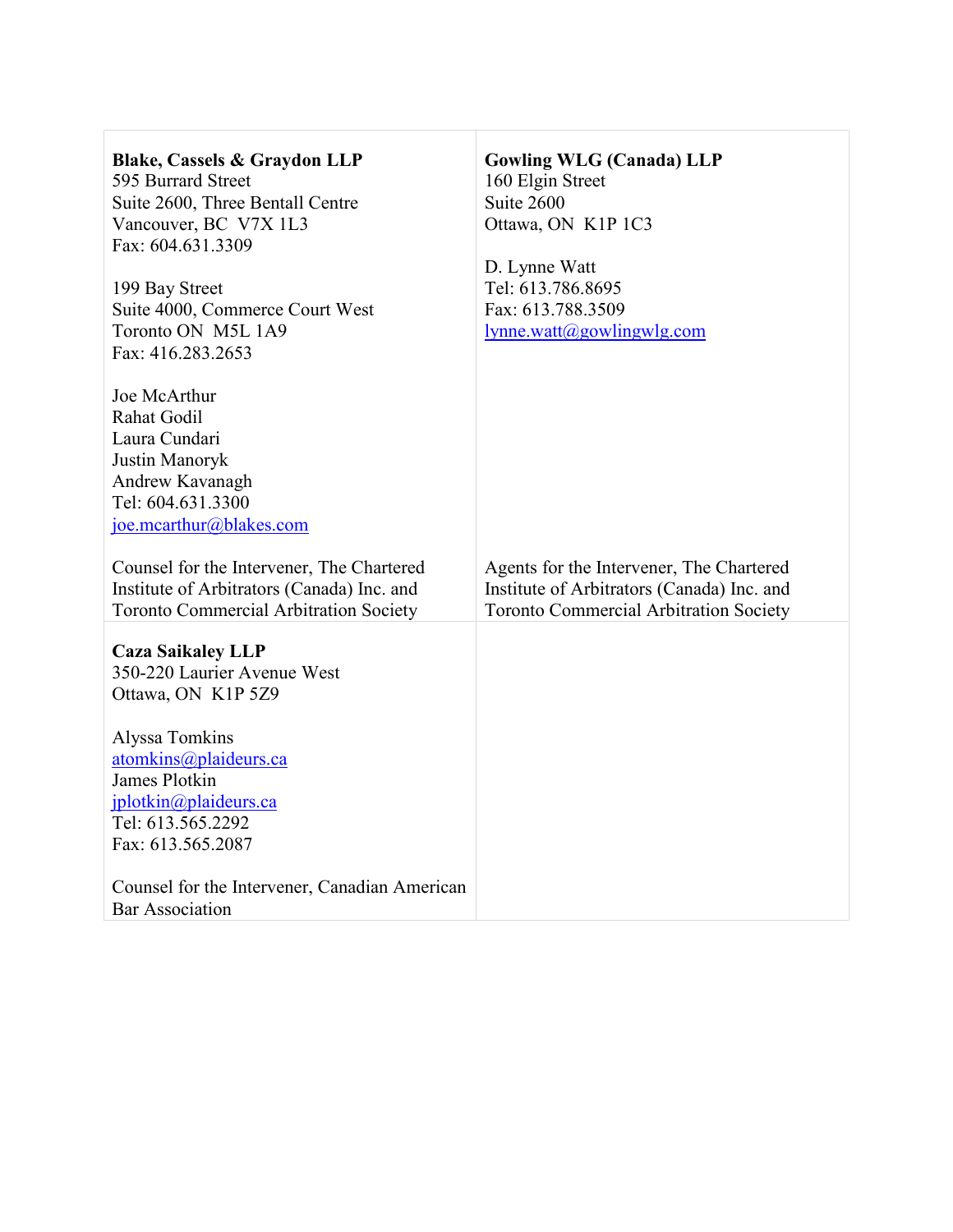| <b>Osler, Hoskin &amp; Harcourt LLP</b><br>100 King Street West<br>1 First Canadian Place<br>Toronto, ON M5X 1B8<br>Robert Carson<br>Lauren Harper<br>Tel: 416.862.4235<br>Fax: 416.862.6666<br>rcarson@osler.com                 | <b>Osler, Hoskin &amp; Harcourt LLP</b><br>1900 - 340 Albert Street<br>Ottawa, ON K1R 7Y6<br>Geoffrey Langen<br>Tel: 613.787.1015<br>Fax: 613.235.2867<br>glangen@osler.com |
|-----------------------------------------------------------------------------------------------------------------------------------------------------------------------------------------------------------------------------------|-----------------------------------------------------------------------------------------------------------------------------------------------------------------------------|
| Counsel for the Intervener, Montreal Economic<br>Institute                                                                                                                                                                        | Agents for the Intervener, Montreal Economic<br>Institute                                                                                                                   |
| <b>Income Security Advocacy Centre</b><br>1500-55 University Avenue<br>Toronto, ON M5J 2H7<br>Nabila Qureshi<br>Karin Baqi<br>Tel: 416.597.5820 ext. 5156 / 5157<br>Fax: 416.597.5821<br>qureshn@lao.on.ca<br>$bagikr@lao.$ on.ca | <b>Goldblatt Partners LLP</b><br>500-30 Metcalfe Street<br>Ottawa, ON K1P 5L4<br>Colleen Bauman<br>Tel: 613.482.2463<br>Fax: 613.235.3041<br>cbauman@goldblattpartners.com  |
| <b>Parkdale Community Legal Services</b><br>1229 Queen Street West<br>Toronto, ON M6K 1L2                                                                                                                                         |                                                                                                                                                                             |
| John No<br>Tel: 416.531.2411 ext. 227<br>Fax: 416.531.0885<br>$noj(\omega)$ lao.on.ca                                                                                                                                             |                                                                                                                                                                             |
| Counsel for the Intervener, Income Security<br>Advocacy Centre and Parkdale Community<br><b>Legal Services</b>                                                                                                                    | Agents for the Intervener, Income Security<br>Advocacy Centre and Parkdale Community<br><b>Legal Services</b>                                                               |

 $\overline{\phantom{a}}$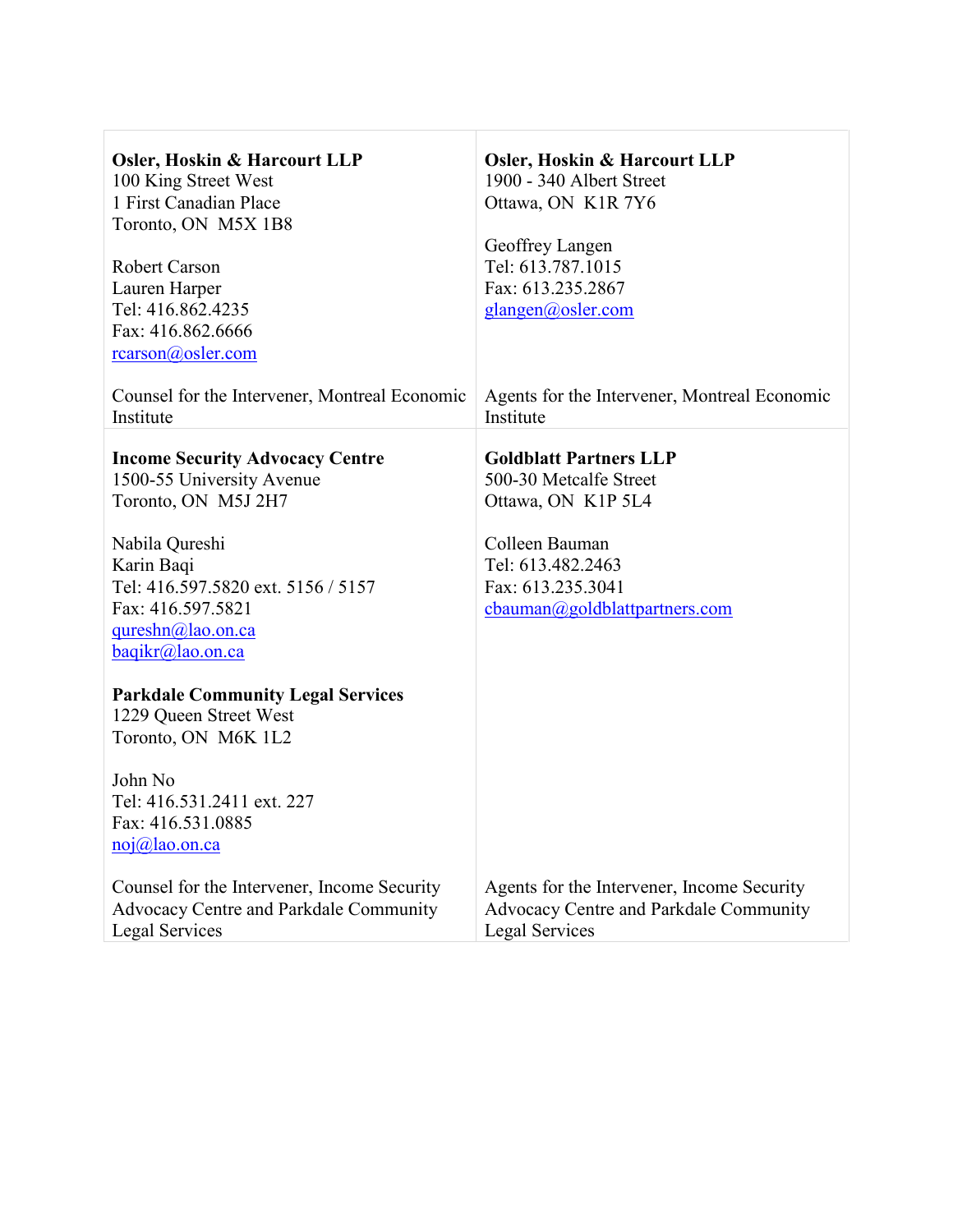| <b>Sotos LLP</b><br>180 Dundas Street West<br>Suite 1200<br>Toronto, ON M5G 1Z8<br>Fax: 416-977-0717<br>Mohsen Seddigh<br>Tel: 416.572.7320<br>mseddigh@sotosllp.com<br>Daniel Hamson<br>Tel: 416.572.7307<br>dhamson@sotosllp.com<br>Counsel for the Intervener, Consumers Council<br>of Canada             |                                                                                                                                                                                                     |
|--------------------------------------------------------------------------------------------------------------------------------------------------------------------------------------------------------------------------------------------------------------------------------------------------------------|-----------------------------------------------------------------------------------------------------------------------------------------------------------------------------------------------------|
| <b>Allen / McMillan Litigation Counsel</b><br>1550 - 1185 West Georgia Street<br>Vancouver, BC V6E 4E6<br>Fax: 604.628.3832<br>Wes McMillan<br>Greg J. Allen<br>Tel: 604.282.3982<br>$greg(a)$ amle.ca<br>wes@amlc.ca<br>Counsel for the Intervener, Community Legal                                         | <b>Gib Van Ert Law</b><br>148 Third Avenue<br>Ottawa, ON K1S 2K1<br>Gib Van Ert<br>Tel: 613.408.2497<br>Fax: 613.651.0304<br>gib@gibvanertlaw.com<br>Agent for the Intervener, Community Legal      |
| <b>Assistance Society</b><br><b>Bennett Jones LLP</b><br>3400 One First Canadian Place<br>Toronto, ON M4X 1A4<br>Andrew D. Little<br>Ranjan K. Agarwal<br>Charlotte Harman<br>Tel: 416.863.1200<br>Fax: 416.863.1716<br>littlea@bennettjones.com<br>$a$ garwalr@bennettjones.com<br>harmanc@bennettjones.com | <b>Assistance Society</b><br><b>Bennett Jones LLP</b><br>1900 - 45 O'Connor Street<br>Ottawa, ON K1P 1A4<br>Mark Jewett, Q.C.<br>Tel: 613.683.2328<br>Fax: 613.683.2323<br>jewettm@bennettjones.com |
| Counsel for the Intervener, ADR Chambers<br>Inc.                                                                                                                                                                                                                                                             | Agents for the Intervener, ADR Chambers Inc.                                                                                                                                                        |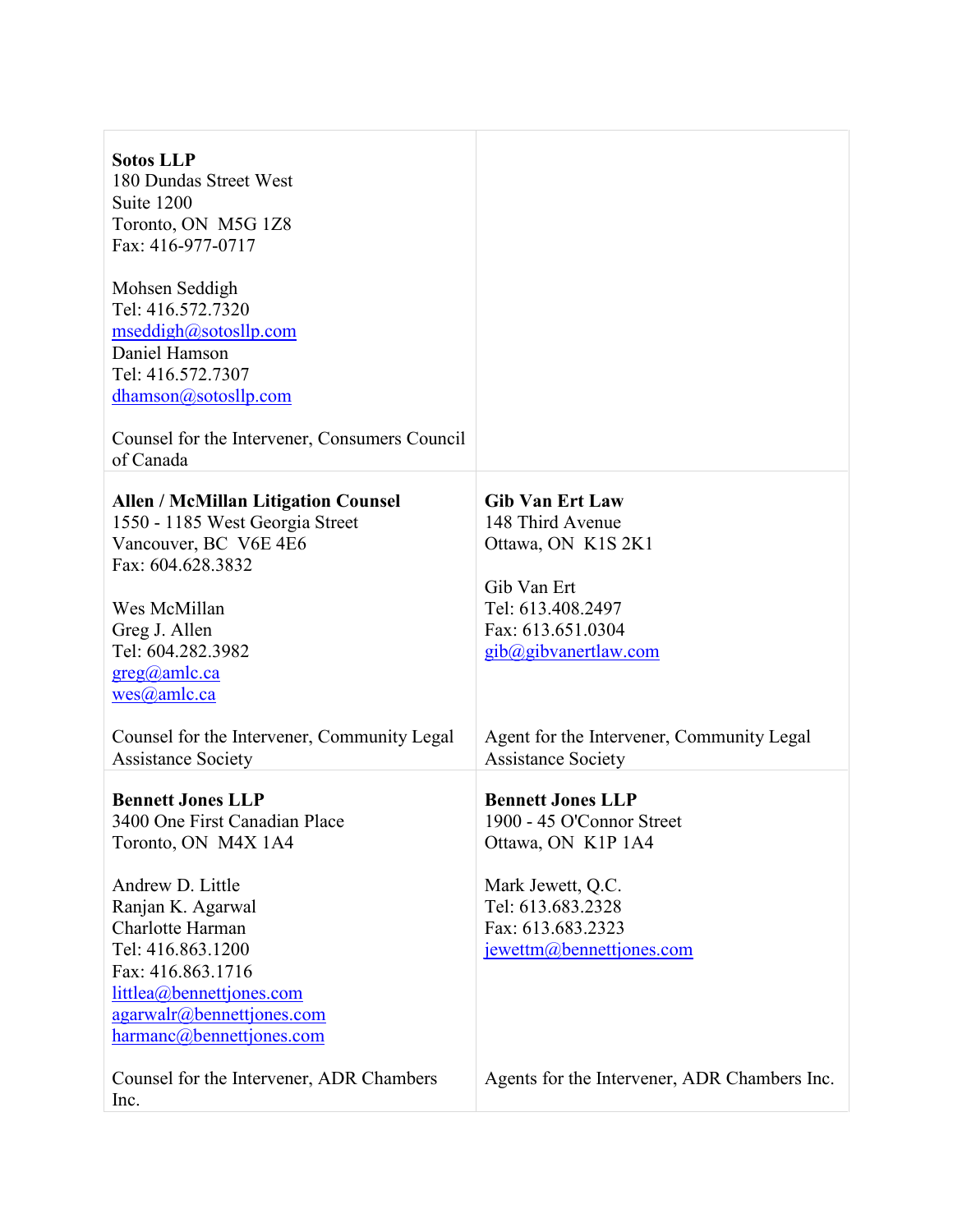## **TABLE OF CONTENTS**

| A. The Application of the <i>Competence-Competence</i> Principle to Validity Objections  3 |  |
|--------------------------------------------------------------------------------------------|--|
| 1.                                                                                         |  |
| 2.                                                                                         |  |
| 3.                                                                                         |  |
|                                                                                            |  |
|                                                                                            |  |
|                                                                                            |  |
|                                                                                            |  |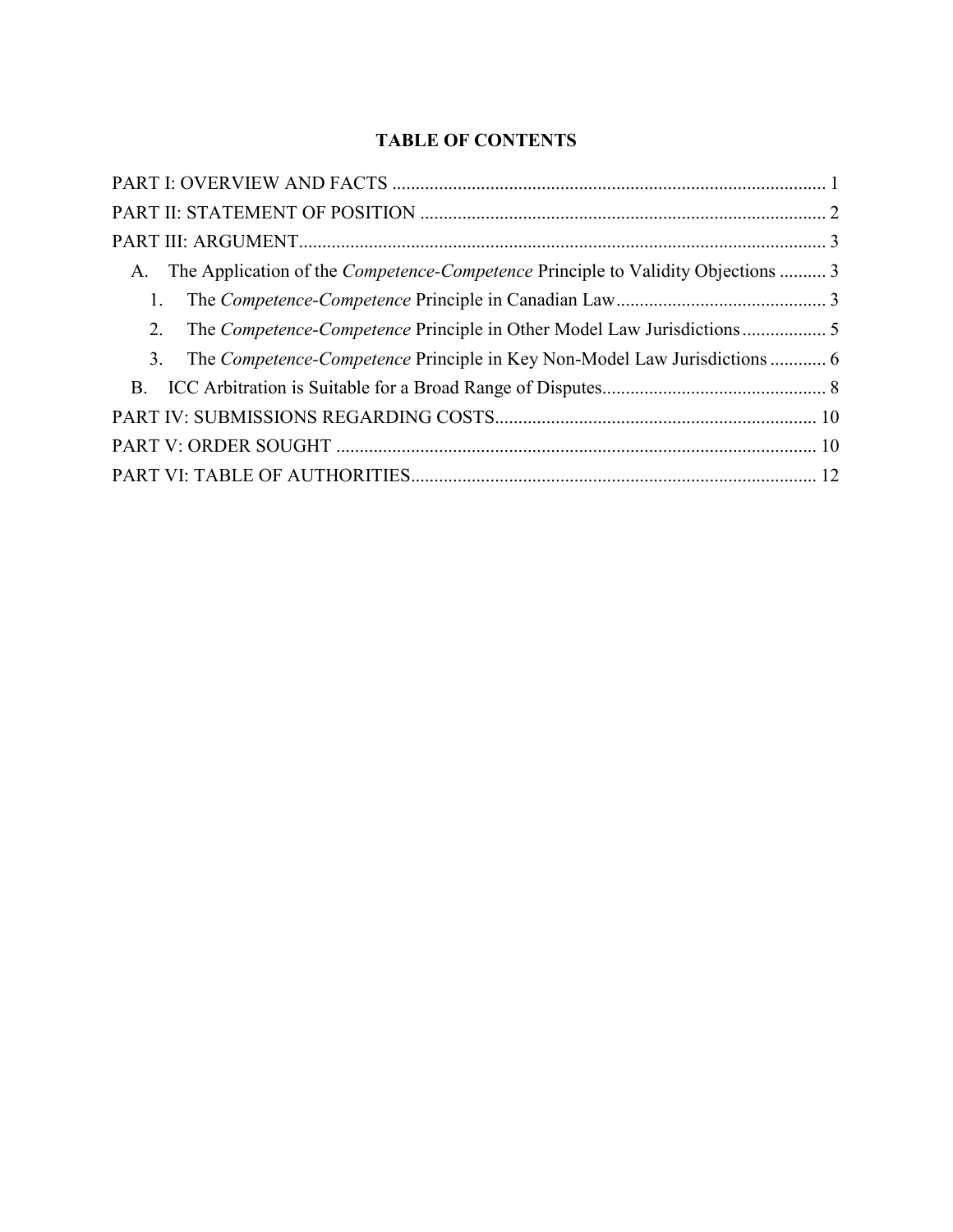### <span id="page-10-0"></span>**PART I: OVERVIEW AND FACTS**

1. The International Chamber of Commerce ("**ICC**") intervenes before the Court to offer the experience and expertise of its independent arbitration body – and the world's leading international arbitral institution – the International Court of Arbitration of the ICC ("**ICC Court**") in respect of the arbitration law issues raised by this appeal.

2. The manner in which issues relating to the enforcement of arbitration agreements, and the application of the *competence-competence* principle, are addressed and resolved in various jurisdictions is critical to the viability and efficiency of arbitration as a means to resolve international commercial disputes. These issues are of significant concern to the ICC Court as they engage directly its mandate to administer arbitrations conducted under the ICC Rules of Arbitration ("**ICC Rules**").

3. Today, international arbitration is properly seen as a transnational system of justice founded on highly consistent principles and governed in an increasingly harmonized fashion around the world.[1](#page-10-1) At the heart of the system are the 1958 *Convention on the Recognition and Enforcement of Foreign Arbitral Awards* (the "**New York Convention**") and the 1985 *UNCITRAL Model Law on International Commercial Arbitration* (the "**Model Law**"), which both seek to harmonize the legal framework governing international arbitration.

4. The New York Convention, currently in force in 160 countries, focuses on the form and effect of international arbitration agreements as well as on the recognition and enforcement of foreign arbitral awards; the Model Law, which has been adopted in 80 countries (111 jurisdictions), governs arbitral procedure and the intervention of domestic courts in international arbitrations<sup>[2](#page-10-2)</sup>

5. Such transnational instruments of legal harmonization can succeed only if they are interpreted and applied in a reasonably consistent manner from one country to another. This point was emphasized by this Court in *GreCon*, when placing significant weight on the

<span id="page-10-1"></span><sup>&</sup>lt;sup>1</sup> Alexis Mourre, President of the International Court of Arbitration, International Chamber of Commerce, "Keynote Address" (delivered at the GAR Live Istanbul, 20 June 2009) [unpublished].

<span id="page-10-2"></span><sup>&</sup>lt;sup>2</sup> See New York Convention Contracting States, online:

<sup>&</sup>lt;*www.newyorkconvention.org/countries*>; UNCITRAL, Status: UNCITRAL Model Law on International Commercial Arbitration (1985), with amendments as adopted in 2006, online: <*uncitral.un.org/en/texts/arbitration/modellaw/commercial\_arbitration/status*>.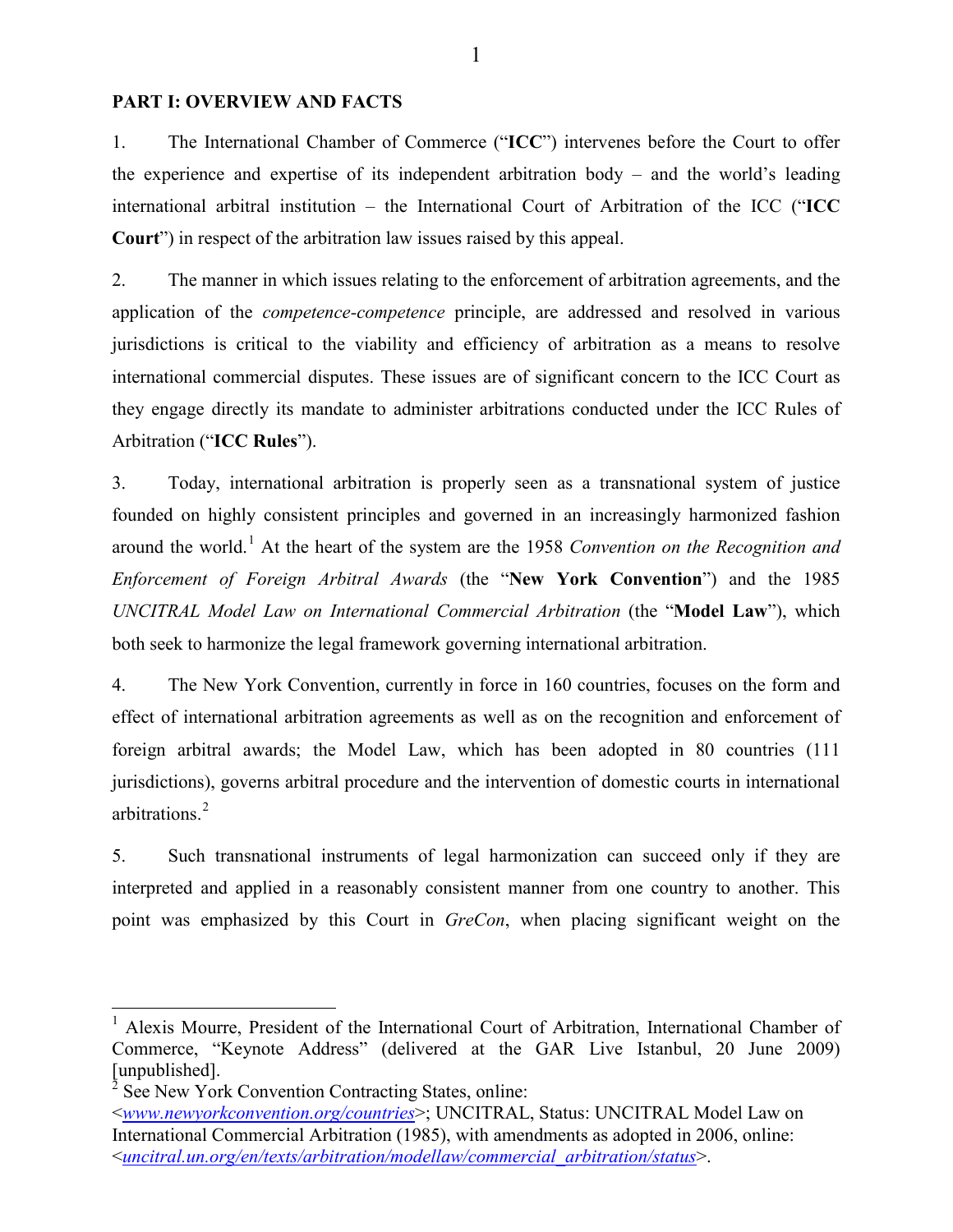interpretation of Article II([3](#page-11-1)) of the New York Convention by foreign courts.<sup>3</sup> The  $2006$ amendments to the Model Law, adopted by the Ontario legislature in 2017, include an express exhortation to this effect by urging courts to promote uniformity in the interpretation and application of the Model Law.<sup>[4](#page-11-2)</sup>

6. The Court's judgment in this appeal will form part of an important international body of arbitration case law. The ICC submits that in resolving the issues raised by this appeal, the Court should be informed by the goal of harmonizing international arbitration law. In this regard, treating allegations of invalidity of the arbitration agreement as an automatic exception to the *competence-competence* principle would impede efforts to achieve this important goal.

#### <span id="page-11-0"></span>**PART II: STATEMENT OF POSITION**

7. The ICC takes no position on the disposition of this appeal. Its submissions are informed by the ICC Court's experience and expertise in international arbitration and are directed to the following issues:

(A) *Whether the competence-competence principle applies where a challenge to the jurisdiction of the arbitrator is based on the alleged invalidity of the arbitration agreement*. In accordance with this Court's judgments in *Dell*<sup>[5](#page-11-3)</sup> and *Seidel*<sup>[6](#page-11-4)</sup>, as well as the strong emerging international consensus, the ICC submits that, in commercial cases, $\frac{7}{1}$  $\frac{7}{1}$  $\frac{7}{1}$ allegations of invalidity ought to be addressed in the same manner as other jurisdictional challenges pursuant to the *competence-competence* principle; and

(B) *The proper approach for determining the suitability of arbitration, including ICC arbitration, for resolving certain categories of disputes*. The ICC submits that suitability cannot be determined in the abstract. Such determination ought to be made having regard

<span id="page-11-1"></span><sup>3</sup> *GreCon Dimter Inc v JR Normand Inc*, 2005 SCC 46 at para 39. See also Frédéric Bachand, *L'intervention du juge canadien avant et durant un arbitrage commercial international* (Paris: LGDJ, 2005/Cowansville: Éditions Yvon Blais, 2005) at 49-55 (para 73-82), 73-77 (para 111- 118).

<span id="page-11-2"></span><sup>&</sup>lt;sup>4</sup> International Commercial Arbitration Act 2017, SO 2017, c 2, Sched 5 [ICAA], Schedule 2, Article 2A.

<span id="page-11-3"></span><sup>5</sup> *Dell Computer Corp v Union des consommateurs*, 2007 SCC 34 [*Dell*].

<span id="page-11-4"></span><sup>6</sup> *Seidel v TELUS Communications Inc*, 2011 SCC 15 [*Seidel*].

<span id="page-11-5"></span> $<sup>7</sup>$  The Model Law is expressly limited to commercial arbitration, as is its scope in Ontario.</sup> Likewise, Canada's accession to the New York Convention included the following commercial reservation: "The Government of Canada declares that it will apply the Convention only to differences arising out of legal relationships, whether contractual or not, which are considered as commercial under the laws of Canada, except in the case of the Province of Quebec where the law does not provide for such limitation."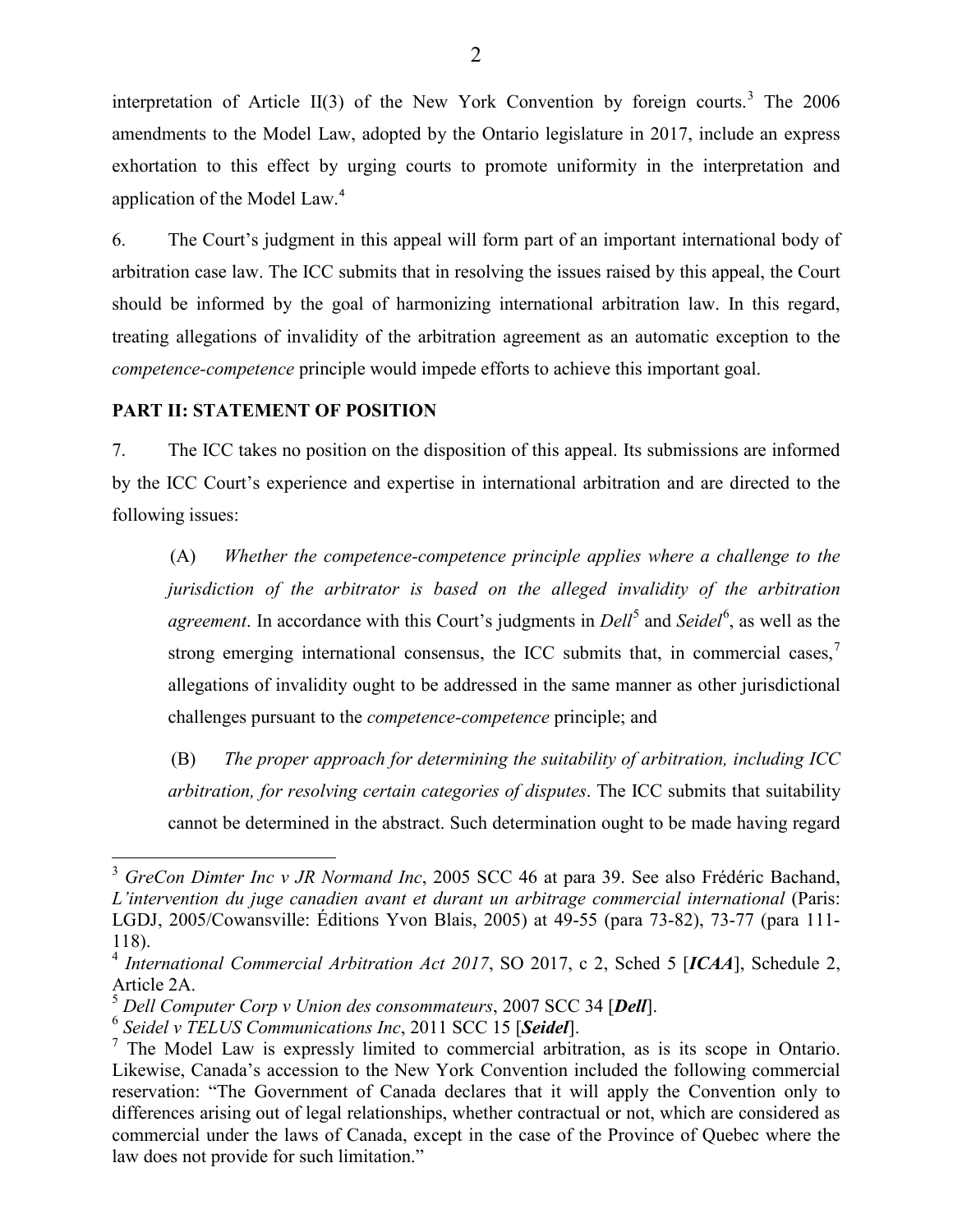to clearly-expressed legislative policy choices, applying the *competence-competence* principle and the allocation of judicial and arbitral responsibilities reflected in the Model Law.

### <span id="page-12-0"></span>**PART III: ARGUMENT**

### <span id="page-12-2"></span><span id="page-12-1"></span>**A. The Application of the** *Competence-Competence* **Principle to Validity Objections**

### **1. The** *Competence-Competence* **Principle in Canadian Law**

8. The *competence-competence* principle is a cornerstone of arbitration. It is part of the Model Law and has therefore been incorporated into the legislative landscape of all Model Law jurisdictions, including Canada. It is at the heart of all judicial inquiries involving a challenge to the existence, validity or scope of an arbitration agreement; and it serves to guide the exercise by courts of their supervisory function over arbitrations conducted within their jurisdictions when jurisdictional objections are raised. It is also incorporated into the ICC Rules.<sup>[8](#page-12-3)</sup>

9. The *competence-competence* principle has both positive and negative dimensions. In its positive dimension, the principle enables arbitrators to rule on their own jurisdiction. In its negative dimension, the principle limits the intervention of courts by conferring *priority* on arbitrators to determine their jurisdiction in the first instance. These two dimensions of the principle, working together, oblige a court, when faced with a challenge concerning the jurisdiction of an arbitrator, to refrain from hearing that challenge until the arbitrator has had the opportunity to consider and decide the challenge.<sup>[9](#page-12-4)</sup>

10. Delineating the respective roles of courts and arbitrators under the *competencecompetence* principle requires balancing two competing policy objectives: (a) certainty as to the jurisdiction of the arbitral tribunal; and (b) the efficiency of arbitration as a viable dispute resolution mechanism:

<span id="page-12-4"></span><span id="page-12-3"></span><sup>8</sup> See Article 6(3) and (4), *ICC Rules*. <sup>9</sup> See Emmanuel Gaillard & John Savage, *Fouchard, Gaillard, Goldman on International Commercial Arbitration* (The Hague: Kluwer Law International, 1999) at para 660; Emmanuel Gaillard & Yas Banifatemi, "Negative Effect of Competence-Competence: The Rule of Priority in Favour of the Arbitrators" in Emmanuel Gaillard & Domenico Di Pietro, eds, *Enforcement of Arbitration Agreements and International Arbitral Awards: the New York Convention in Practice* (London: Cameron May, 2008) 257 at 258-60.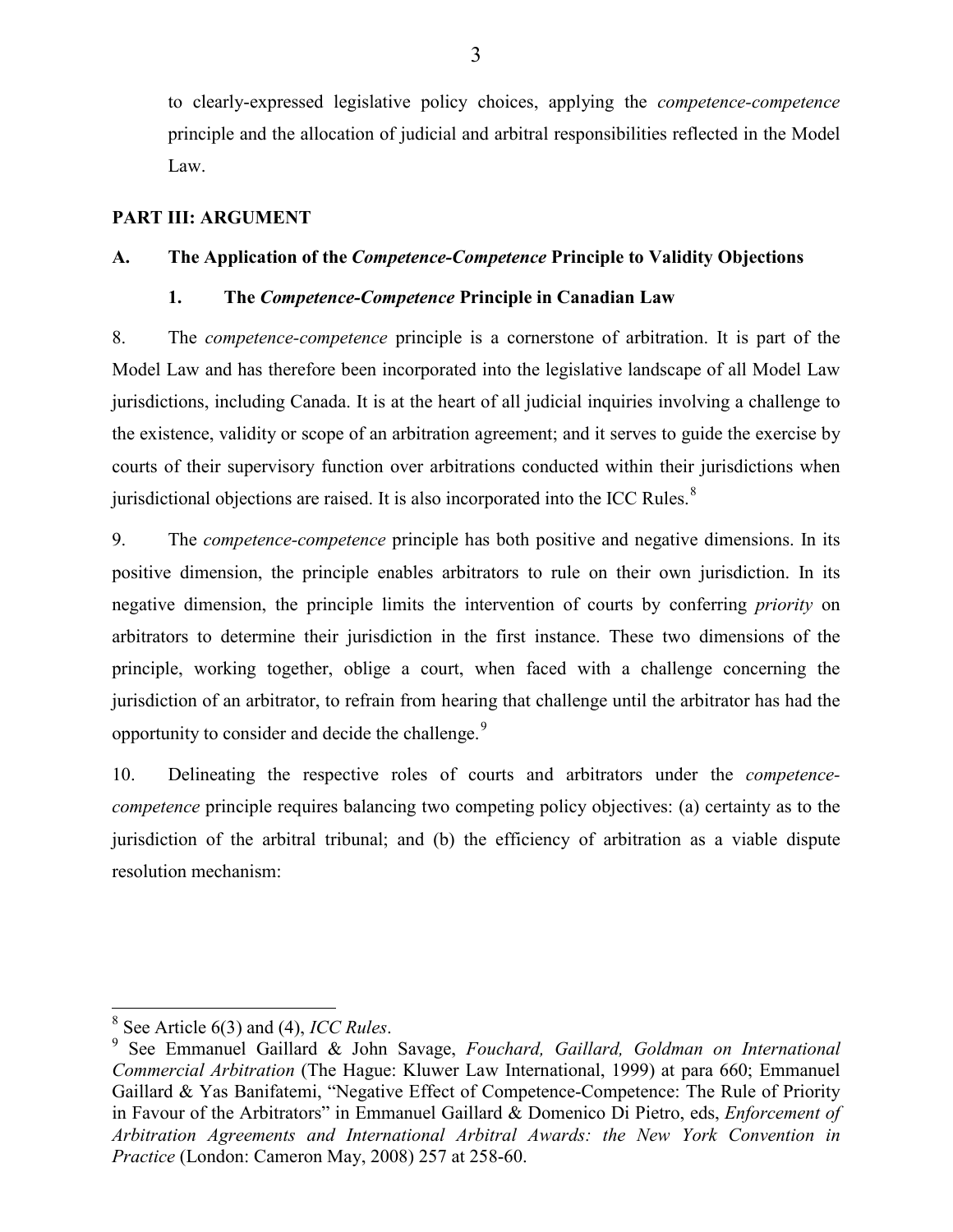*La thèse du plein contrôle de la compétence arbitrale est fondée sur l'idée qu'il est préférable que toute objection soit tranchée par le juge le plus rapidement possible, afin d'éviter que les parties investissent temps et argent dans une instance arbitrale dont le fondement juridique pourrait subséquemment s'avérer inexistant. À l'opposé, la thèse favorisant un contrôle plus restreint par le juge saisi de la demande de renvoi est justifiée par un désir de limiter les manoeuvres dilatoires auxquelles se livrent trop souvent des parties qui, pour des raisons tactiques, cherchent à retarder l'arbitrage en forçant la tenue devant les tribunaux judiciaires de débats préliminaires sur la compétence arbitrale.*[10](#page-13-0)

11. In *Dell*, this Court was called upon to choose between these two objectives. The Court resolved the debate in favour of efficiency. Specifically, the Court determined that courts, when faced with a challenge to the jurisdiction of an arbitrator on the basis of the alleged invalidity or inapplicability of the arbitration agreement, should refer the matter to the arbitrator for determination in the first instance, save where the challenge raises a pure question of law or one of mixed fact and law that requires for its disposition only superficial consideration of the documentary evidence. This approach was re-affirmed by the Court in *Seidel*. [11](#page-13-1)

12. Permitting courts to depart from the *competence-competence* principle when confronted with a jurisdictional challenge based on the alleged invalidity of the arbitration agreement would encourage parties to engage in precisely the kind of delaying tactics that the principle is designed to avoid and produce the mischief that this Court warned against in *Dell*. [12](#page-13-2)

13. Legislative enactments, such as section 7(2) of the *Arbitration Act, 1991* and article 8(1) of *ICAA*, conferring on courts the discretion to refuse to stay proceedings on the basis that the arbitration agreement is invalid do not, on their own, oust the application of the *competencecompetence* principle.[13](#page-13-3) Rather, consistent with the *Dell* framework, the *competence-competence* principle should inform the exercise of the court's discretion. Such legislative provisions should also be interpreted in a manner consistent with the Model Law, which treats questions relating to the validity of an arbitration agreement as a jurisdictional matter attracting the application of the *competence-competence* principle.

<span id="page-13-0"></span><sup>&</sup>lt;sup>10</sup> See Frédéric Bachand & Pierre Bienvenu, "L'arrêt Dell et le contrôle de la compétence arbitrale au stade du renvoi à l'arbitrage" (2007) 37 RGD 477 at 478-79.

<span id="page-13-1"></span><sup>11</sup> *Dell*, *supra* note 5 at paras 84-86; *Seidel*, *supra* note 6 at para 29.

<span id="page-13-2"></span><sup>12</sup> *Dell*, *supra* note 5 at para 86.

<span id="page-13-3"></span><sup>13</sup> See *Arbitration Act 1991*, SO 1991, c 17, s 7(2). Ontario law makes no distinction in the application of the *competence-competence* principle between domestic and international arbitrations. See *Ontario Medical Association v Willis Canada Inc*, 2013 ONCA 745 at paras 24- 30, 37.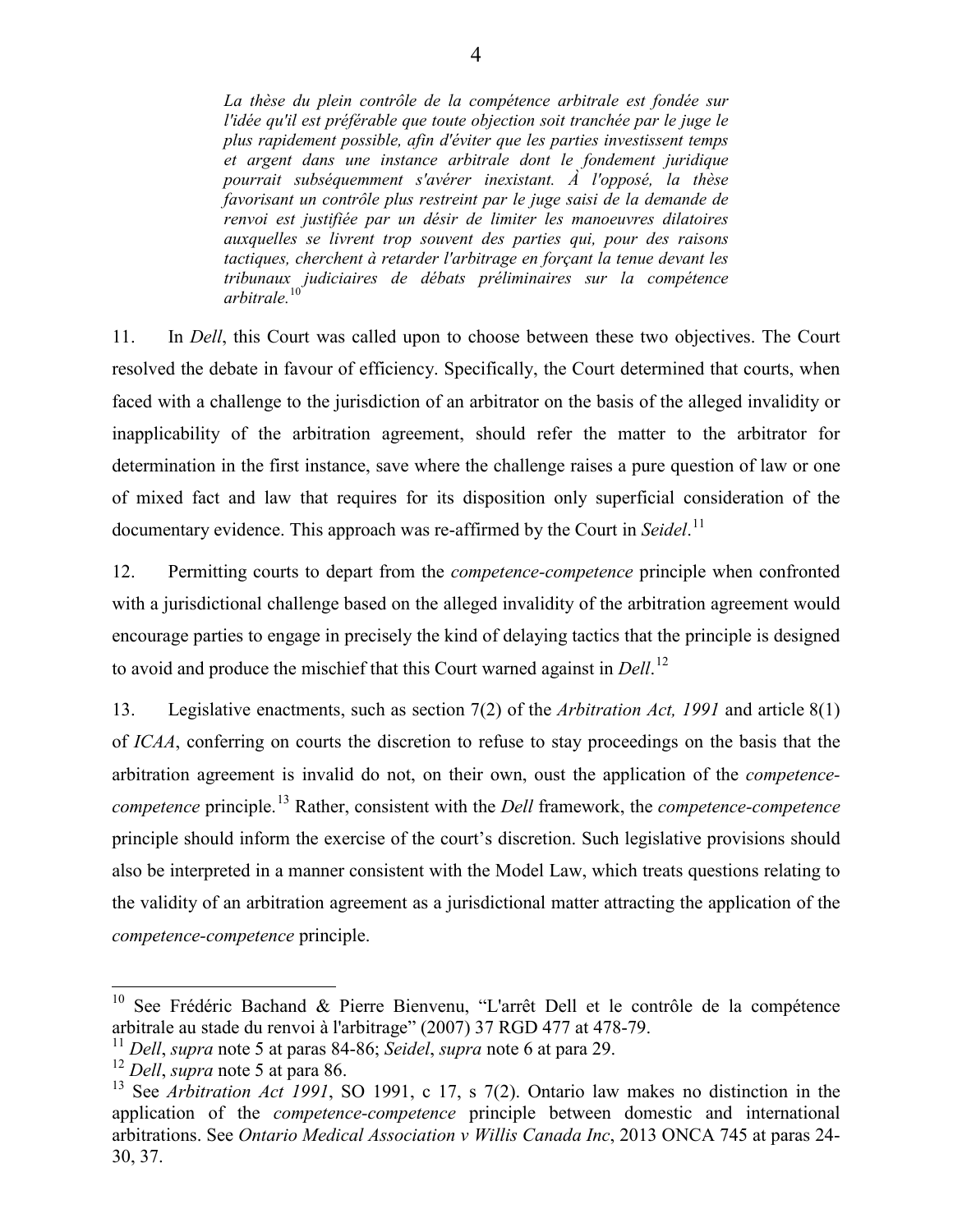14. As confirmed by the Court in *Seidel*, absent clear legislative language to the contrary, there is no basis to treat challenges relating to the validity of the arbitration agreement any differently than other jurisdictional challenges, such as those relating to the scope of the arbitration agreement.<sup>[14](#page-14-1)</sup>

### **2. The** *Competence-Competence* **Principle in Other Model Law Jurisdictions**

<span id="page-14-0"></span>15. Article 8(1) of the Model Law requires a court, when presented with a stay (or referral) application, to refer the parties to arbitration unless it finds that the arbitration agreement is null and void, inoperative or incapable of being performed.<sup>[15](#page-14-2)</sup> The text of article 8(1) of the Model Law does not provide clear guidance as to the nature and scope of a court's review of the arbitrator's jurisdiction.<sup>[16](#page-14-3)</sup> However, there is strong support in the jurisprudence emerging from many Model Law jurisdictions in favour of a *prima facie* review by courts of the arbitrator's jurisdiction.<sup>[17](#page-14-4)</sup>

16. Under a *prima facie* review, courts will refer the parties to arbitration when "the applicant is able to establish a *prima facie* case that: (i) there is a valid arbitration agreement between the parties to the court proceedings; (ii) the dispute in the court proceedings (or any part thereof) falls within the scope of the arbitration agreement; and (iii) the arbitration agreement is not null and void, inoperative or incapable of being performed".[18](#page-14-5)

17. Similarly, articles 6(3) and (4) of the ICC Rules call for the arbitration to proceed in spite of a jurisdictional objection "if and to the extent the [ICC] Court is *prima facie* satisfied that an

<span id="page-14-1"></span><sup>14</sup> *Seidel*, *supra* note 6 at paras 28-30. See also *TELUS Communications v Wellman*, 2019 SCC 19 at para 46.

<span id="page-14-2"></span><sup>15</sup> Article 8(1), *Model Law*; see also *ICAA*, *supra* note 4, at Schedule 2, Article 8(1).

<span id="page-14-3"></span><sup>&</sup>lt;sup>16</sup> See Frédéric Bachand, "Does Article 8 of the Model Law Call for Full or Prima Facie Review of the Arbitral Tribunal's Jurisdiction?" (2006) 22 Arb Int'l 463 at 463.

<span id="page-14-5"></span><span id="page-14-4"></span><sup>17</sup> See *Tomolugen Holdings Ltd and another v Silica Investors Ltd and other appeals*, [2015] SGCA 57 (Singapore) [*Tomolugen Holdings*]; The "*Titan Unity*", [2013] SGHC 315 (19 December 2013) at para 34 (Singapore); *Wing Bo Building Construction Co Ltd v Discreet Ltd*, [2016] HKCFI 485 at para 48 (Hong Kong); *PCCW Global Ltd v Interactive Communications Service Ltd*, [2006] HKCA 434 at para 48 (Hong Kong); *Shin-Etsu Chem Co Ltd v Aksh Optifibre Ltd*, (2006) XXXI YB Comm Arb 747, at 783-84 (Indian S Ct 2005) (India); *Rinehart v Rinehart* (No 3) (NSW), [2016] FCA 539 at para 145; and *CPB Contractors Pty Limited v Celsus Pty Limited* (NSW), [2017] FCA 1620, at paras 48-49. Germany takes a different approach. See Peter Huber & Ivo Bach, "Arbitration Agreement and Substantive Claim before Court" in Patricia Nacimiento & Stefan Michael Kröll, eds, *Arbitration in Germany: The Model Law in Practice*, 2nd ed (Alphen aan din Rijn: Kluwer Law International, 2015) 116 at 119. <sup>18</sup> *Tomolugen Holdings*, *supra* note 17 at para 63.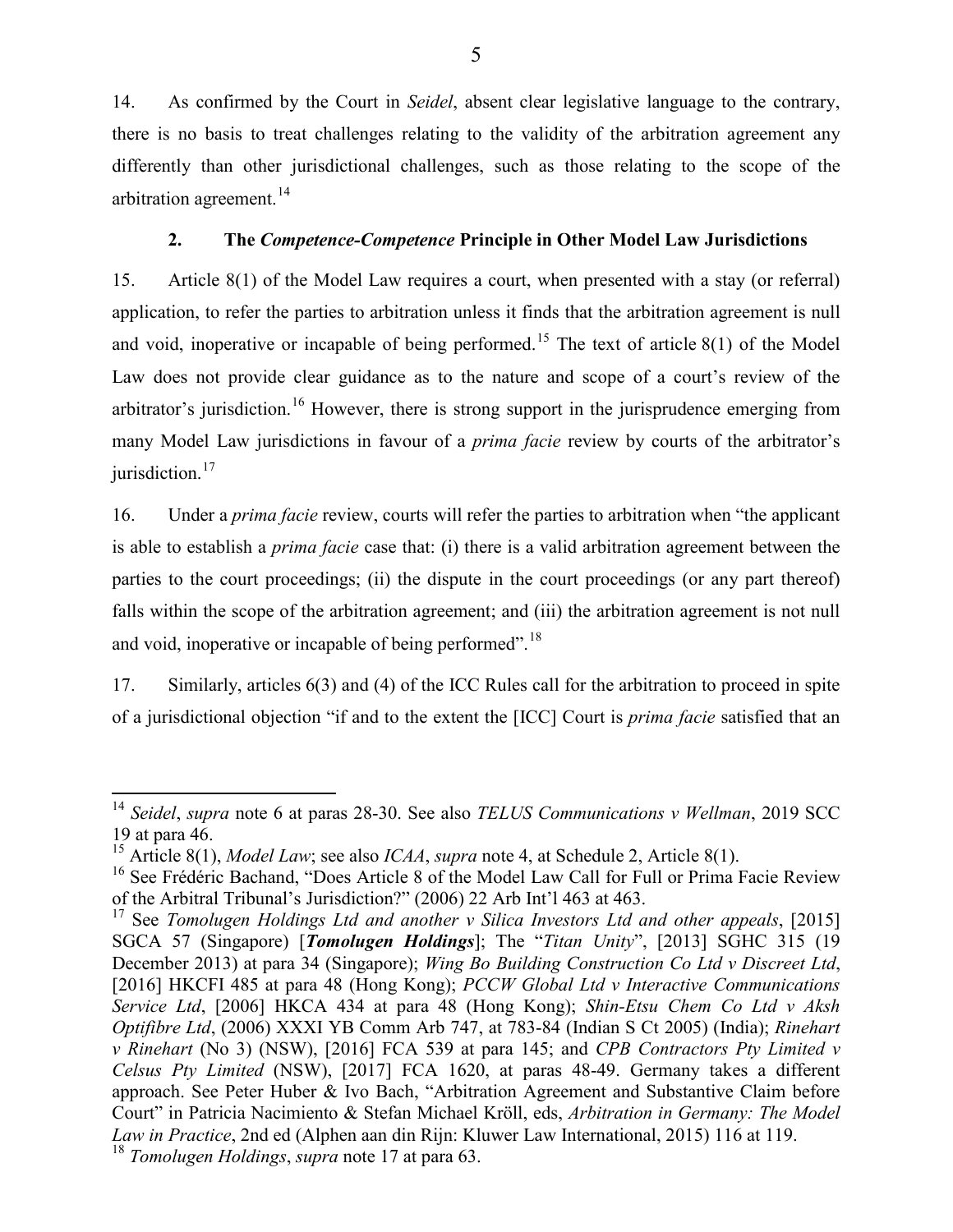arbitration agreement under the Rules may exist"; any question of jurisdiction otherwise falls to be decided by the arbitral tribunal.

### **3. The** *Competence-Competence* **Principle in Key Non-Model Law Jurisdictions**

<span id="page-15-0"></span>18. The trend towards allowing arbitrators to rule in priority on jurisdictional challenges based on the alleged invalidity of the arbitration agreement can also be observed in key non-Model Law jurisdictions such as France and, under certain conditions, in the United States and England.

19. In France, a court must refer the parties to arbitration unless the arbitral tribunal has not yet been constituted and the arbitration agreement is manifestly void or manifestly non-applicable.<sup>[19](#page-15-1)</sup> French courts have consistently upheld the "rule of priority" in favour of arbitrators deciding challenges to their jurisdiction in the first instance.<sup>[20](#page-15-2)</sup>

20. French courts also apply a *prima facie* approach to the review of the arbitration agreement when seized with a jurisdictional challenge, including challenges involving the alleged invalidity of the arbitration agreement.<sup>[21](#page-15-3)</sup> This is the case whether the arbitration is domestic or international.<sup>[22](#page-15-4)</sup>

21. In the United States, the *Federal Arbitration Act* ("**FAA**") requires courts to enforce parties' arbitration agreements by compelling arbitration, save where arbitration is expressly excluded by the FAA.<sup>[23](#page-15-5)</sup> Whether U.S. courts will compel parties to arbitrate questions of the arbitral tribunal's jurisdiction turns in large measure on the terms of the arbitration agreement in question.<sup>[24](#page-15-6)</sup> U.S. courts will compel arbitration of such questions where there is "clear and

<span id="page-15-1"></span><sup>19</sup> Article 1448 of the French *Code de procédure civile*. See also: Yves Derains & Laurence Kiffer, *National Report for France (2013 through 2018)* (The Hague: ICCA, 2018) at 29; Christophe Seraglini & Jérôme Ortscheidt, *Droit de l'arbitrage interne et international* (Paris: Montchrestien, 2013) at 195.

<span id="page-15-2"></span> $20$  See e.g. Cass civ 1re, 19 December 2018, FD, No 17-28.951; Cass civ 1re, 26 June 2001, *American Bureau of Shipping (ABS) v Copropriété Maritime Jules Verne* (2001) 3 Rev Arb 529.

<span id="page-15-3"></span><sup>21</sup> Cass civ 1re, 7 June 2006, *Copropriété Maritime Jules Verne v American Bureau of Shipping*  (2006) 4 Rev Arb 945 at 946-947.

<span id="page-15-4"></span> $^{22}$  See Cass civ 1re, 28 June 1989, [1989] Bull Civ I 255; Cass civ 1re, 7 June 2006, XXXII YB Comm Arb 290 (2007). In Switzerland, the *prima facie* approach is adopted only when the arbitration is seated in Switzerland. See Gabrielle Kaufmann-Kohler & Antonio Rigozzi, *International Arbitration: Law and Practice in Switzerland* (Oxford: Oxford University Press, 2015) at 248.

<span id="page-15-5"></span><sup>&</sup>lt;sup>23</sup> See US Federal Arbitration Act, 9 USC §10 (1925); see also *New Prime v Oliveira*, 139 S Ct 532 (2019).

<span id="page-15-6"></span><sup>24</sup> See Gary Born, *International Commercial Arbitration*, 2nd ed (Alphen aan den Rijn: Kluwer Law International, 2014) at 1061 [**Born**].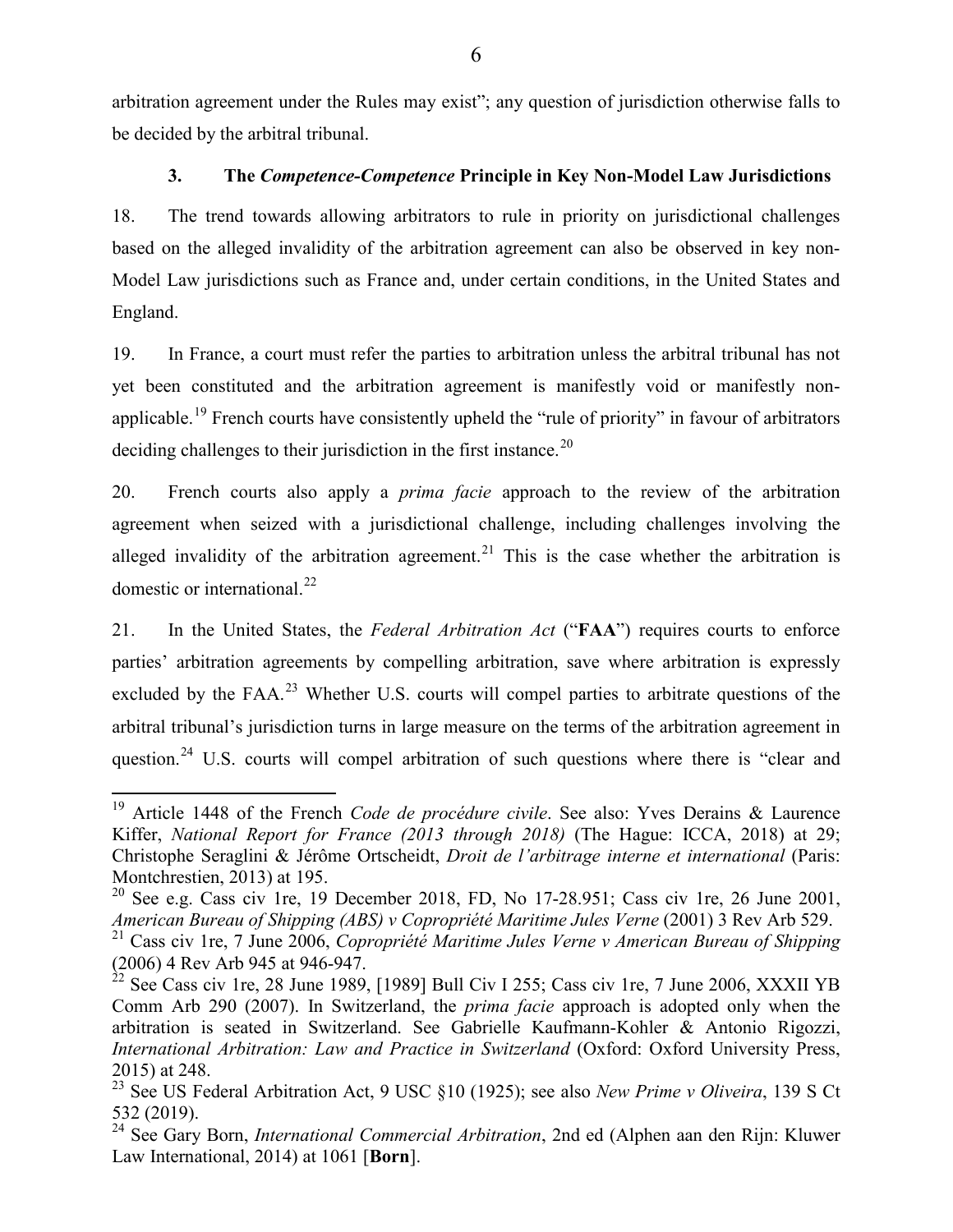unmistakable" evidence of the parties' intention to submit those questions to arbitration.<sup>[25](#page-16-0)</sup> The parties' inclusion in their arbitration agreement of institutional arbitration rules, such as the ICC Rules, that provide for the *competence-compentence* principle has been treated as "clear and unmistakable evidence" of their agreement that jurisdictional challenges relating to, among others, the validity of the arbitration clause will be decided in the first instance by the arbitrator.[26](#page-16-1)

22. In England, section 30 of the *Arbitration Act, 1996* (which is also applicable in Wales and Northern Ireland) confirms the application of the *competence-competence* principle.<sup>[27](#page-16-2)</sup> Section 9(4) of the *Arbitration Act, 1996* further provides that a "court shall grant a stay unless satisfied that the arbitration agreement is null and void, inoperative, or incapable of being performed".

23. The position under English law as regards the nature of the review by a court deciding whether to grant a stay application where an issue of validity has been raised was summarized by Popplewell J. in *Golden Ocean*<sup>[28](#page-16-3)</sup> as follows: "A merely arguable case will not be sufficient if the Court can resolve the issue itself either on the application or by directing an issue to be tried. It will however be sufficient if the Court cannot resolve the issue on the application and does not direct a trial of the issue".<sup>[29](#page-16-4)</sup> Learned authors consider this approach to be in line with the presumption established in *Fiona Trust*, that the "[arbitral] tribunal ought to be the first forum for determining validity".<sup>[30](#page-16-5)</sup>

<span id="page-16-0"></span><sup>25</sup> See *First Options of Chicago Inc v Kaplan,* 514 US 938, 944-45 (US S Ct 1995); Catherine Amirfar, Nathalie Reid & Ina Popova, *National Report for the United States of America (2018 through 2019)* (The Hague: ICCA, 2019) at 33-34.

<span id="page-16-1"></span><sup>26</sup> See e.g. *Terminix International Co v Palmer Ranch Ltd Partnership*, 432 F 3d 1327 (11th Cir 2005) at para 9; *Shaw Group Inc v Triplefine International Corp*, 322 F (3d) 115, 122 (2nd Cir 2003), at paras 2, 27, 29, 37; Born, *supra* note 24 at 1167.

<span id="page-16-2"></span><sup>27</sup> See *Fiona Trust and others v Yuri Privalov and others*, [2007] EWCA 20, at paras 33-34; appeal dismissed [2007] UKHL 40.

<span id="page-16-3"></span><sup>28</sup> *Golden Ocean Group Ltd v Humpuss Intermoda Transportasi Tbk Ltd and Another (The "Barito")*, [2013] EWHC 1240 (Comm).

<span id="page-16-4"></span><sup>29</sup> *Ibid* at para 54; see also *JSC BTA Bank v Ablyazov & Others*, [2011] 2 Lloyd's Rep 129 at para 29; *Joint Stock Company 'Aeroflot-Russian Airlines' v Berezovsky & Ors*, [2013] EWCA Civ 784, at paras 73, 80.

<span id="page-16-5"></span><sup>30</sup> See Robert M Merkin & Louis Flannery, *Arbitration Act 1996: An Annotated Guide*, 5th ed (New York, NY: Informa Law, 2014) at 44-45.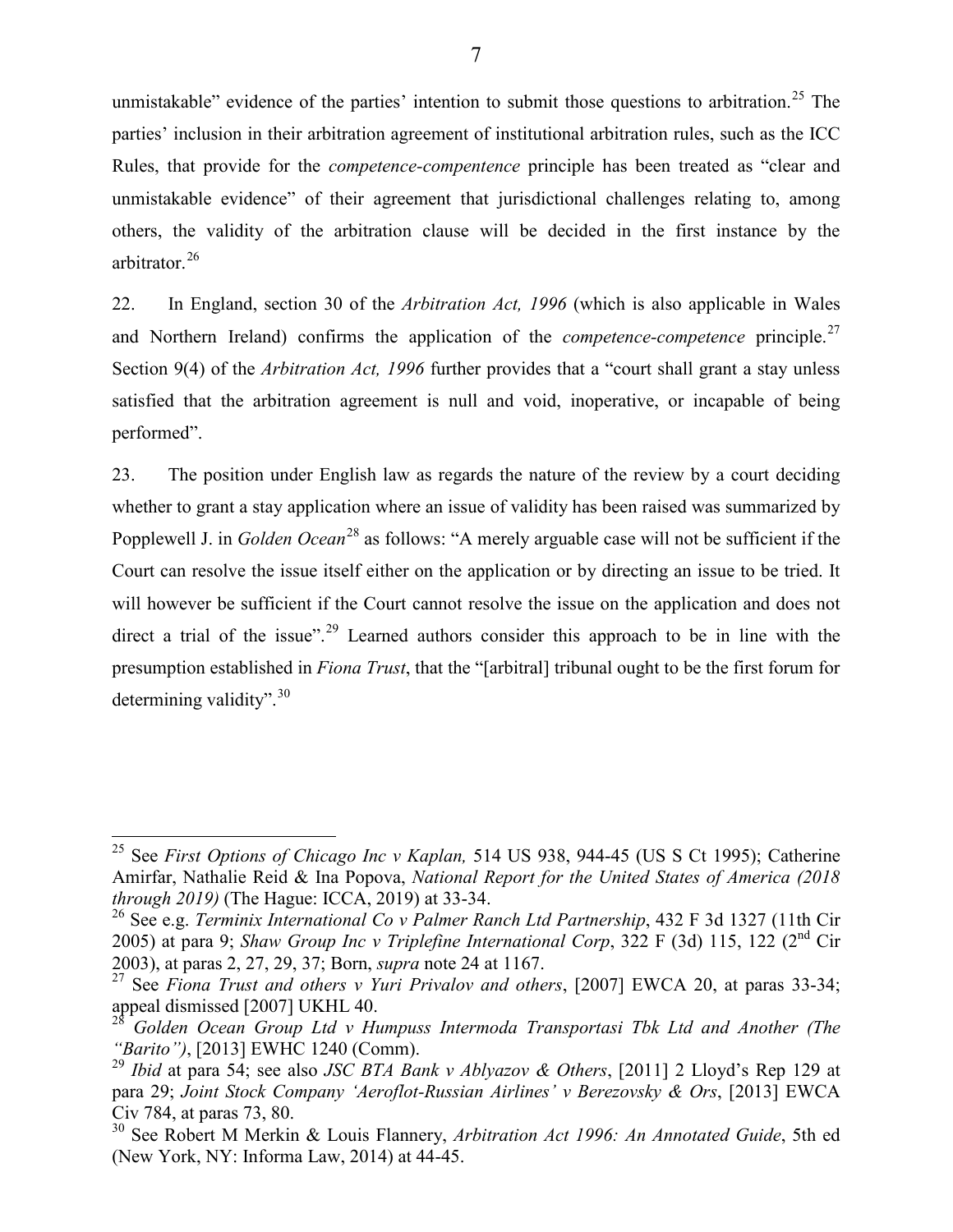#### <span id="page-17-0"></span>**B. ICC Arbitration is Suitable for a Broad Range of Disputes**

24. The arbitration clause at issue in this appeal provides for ICC arbitration. All ICC arbitrations are governed by the ICC Rules which create a robust framework within which a broad range of disputes may be resolved.

25. The ICC Rules were not developed to be applied to a particular field or particular categories of disputes. Rather, they are and have always been rules designed to facilitate trade by promoting fairness and efficiency in the resolution of commercial disputes. The ICC Rules are subject to regular review and reform by the ICC Board, upon the proposal of the ICC Court after consultation with the ICC Commission, a learned body of knowledgeable arbitrators and arbitration practitioners from around the world.

26. In 2017, the ICC Court issued Expedited Procedure Rules ("**EPR**") that apply to cases where the amount in dispute does not exceed US\$ 2 million and ensure that final awards in these cases are issued within six months of the case management conference. Initiatives such as this one, as well as the institution's commitment to efficiency and transparency, have maintained the ICC Court's leadership position among arbitral institutions worldwide, and its ability to handle a diversity of cases in a timely and cost-effective manner.

27. In 2018, the ICC Court registered a total of 842 new cases and, at year end, was administering over 1,600 pending cases, involving 2,282 parties from 135 countries. The aggregate value of all pending ICC arbitrations by the end of 2018 was US\$ 203 billion, with an average value of US\$ 1[31](#page-17-1) million and a median value of US\$ 10 million.<sup>31</sup> In 2018, 32% of cases registered involved an amount in dispute not exceeding US\$ 2 million, and were therefore handled under the EPR.<sup>[32](#page-17-2)</sup> The average amount in dispute in cases administered under the EPR is currently US\$ 766,000.

28. Under the ICC Rules:

(A) The arbitral tribunal and the parties must make every effort to conduct the arbitration in an expeditious and cost-effective manner, having regard to the complexity

<span id="page-17-1"></span><sup>&</sup>lt;sup>31</sup> See ICC, News Release, "ICC Arbitration figures reveal new record for awards in 2018" (11 June 2019), online: <*iccwbo.org/media-wall/news-speeches/icc-arbitration-figures-revealnew-record-cases-awards-2018/*>.

<span id="page-17-2"></span> $32$  See ICC, "ICC Dispute Resolution 2018 Statistics" (2018) at 13.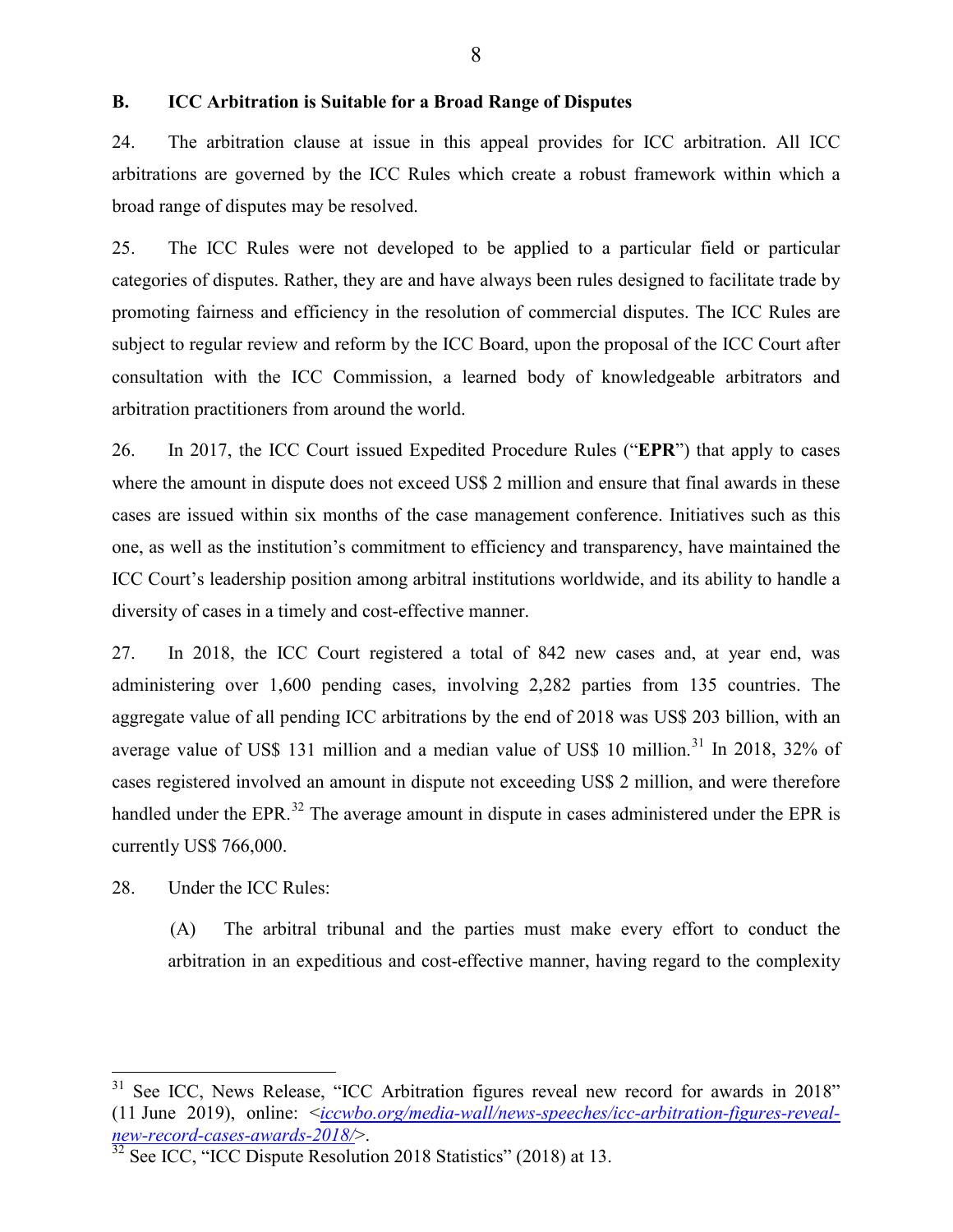and value of the dispute.<sup>[33](#page-18-0)</sup> This can include holding hearings by video conference or by telephone or even dispensing with an oral hearing where the parties so agree<sup>[34](#page-18-1)</sup>;

(B) The arbitral tribunal must act fairly and impartially and ensure that each party has a reasonable opportunity to present its case  $35$ .

(C) The place (or legal seat) of the arbitration is fixed by the ICC Court, unless agreed upon by the parties. Arbitral tribunals may, after consultation with the parties, conduct hearings and meetings at any location they consider appropriate, as is commonly the case<sup>[36](#page-18-3)</sup>;

(D) The ICC Court scrutinizes all ICC draft awards to ensure that awards are rendered in accordance with the terms of the parties' agreement to arbitrate and to promote their enforceability<sup>[37](#page-18-4)</sup>; and

(E) The ICC Rules include provisions allowing, under specific conditions, for the joinder of additional parties<sup>[38](#page-18-5)</sup> and the consolidation of arbitrations<sup>39</sup>.

29. As with any form of dispute resolution, there are costs associated with an ICC arbitration. In an ICC arbitration, such costs, including the fees and expenses of the arbitrator(s) and the ICC administrative expenses, are fixed by the ICC Court in accordance with scales appended to the ICC Rules. These costs are largely a function of the amount in dispute in the case. The ICC Court is also responsible under the ICC Rules to fix the advance on costs to be paid by the parties to cover such fees and expenses.

30. In practice, ICC dispute resolution clauses often include pre-arbitration forms of dispute resolution that are cost and time sensitive, such as negotiation and mediation.

<span id="page-18-0"></span><sup>33</sup> Articles 22(1) and (2), *ICC Rules*; see also International Court of Arbitration, "Note to the Parties and Arbitral Tribunals on the Conduct of the Arbitration under the ICC Rules of Arbitration" (1 January 2019) at paras 72-73, online (pdf):

<sup>&</sup>lt;*[iccwbo.org/content/uploads/sites/3/2017/03/icc-note-to-parties-and-arbitral-tribunals-on-the](https://iccwbo.org/content/uploads/sites/3/2017/03/icc-note-to-parties-and-arbitral-tribunals-on-the-conduct-of-arbitration.pdf)[conduct-of-arbitration.pdf](https://iccwbo.org/content/uploads/sites/3/2017/03/icc-note-to-parties-and-arbitral-tribunals-on-the-conduct-of-arbitration.pdf)*>

<span id="page-18-1"></span><sup>&</sup>lt;sup>34</sup> See ICC Commission on Arbitration and ADR, "ICC Commission Report: Controlling Time and Costs in Arbitration" (2018) at 13-14, online (pdf):

<sup>&</sup>lt;*[iccwbo.org/content/uploads/sites/3/2018/03/icc-arbitration-commission-report-on-techniques](https://iccwbo.org/content/uploads/sites/3/2018/03/icc-arbitration-commission-report-on-techniques-for-controlling-time-and-costs-in-arbitration-english-version.pdf)[for-controlling-time-and-costs-in-arbitration-english-version.pdf](https://iccwbo.org/content/uploads/sites/3/2018/03/icc-arbitration-commission-report-on-techniques-for-controlling-time-and-costs-in-arbitration-english-version.pdf)*>.

<span id="page-18-2"></span>

<span id="page-18-4"></span><span id="page-18-3"></span><sup>35</sup> Article 22(4), *ICC Rules*. <sup>36</sup> Article 18, *ICC Rules*. 37 Article 34, *ICC Rules*. 38 Article 7, *ICC Rules*. 39 Article 10, *ICC Rules*.

<span id="page-18-5"></span>

<span id="page-18-6"></span>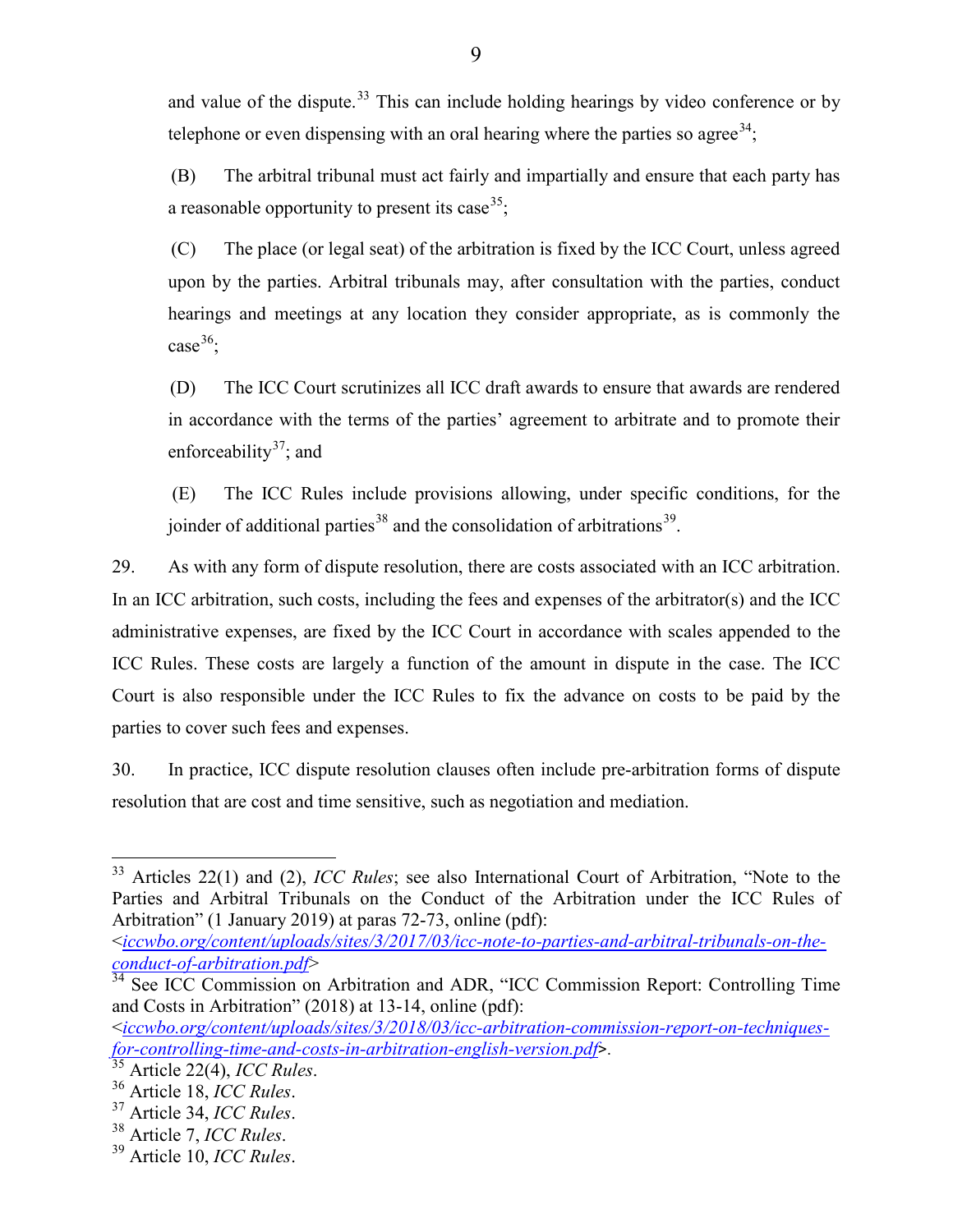31. ICC arbitration in accordance with the ICC Rules is a dispute resolution product made available to the market. It is a robust, fair and flexible mechanism for dispute resolution that is suitable for a broad range of disputes. That said, ICC arbitration does not purport to be universally suited for all disputes and all parties in all contexts.

32. Whether ICC arbitration is suited for any given dispute is, first and foremost, a matter for the contracting parties to determine in light of the features and benefits of ICC arbitration as compared to other dispute resolution mechanisms.

33. Secondly, it is for legislators, balancing competing public policy objectives, not arbitral institutions, to determine whether arbitration is considered unsuitable for particular types of disputes and to choose to exclude arbitration generally, or certain forms of arbitration, as an available dispute resolution mechanism. For example, certain jurisdictions restrict the availability of arbitration as a means to resolve disputes under individual employment contracts.<sup>[40](#page-19-2)</sup>

34. Issues of suitability must be determined having regard to clearly-expressed legislative policy choices, applying the *competence-competence* principle and the allocation of judicial and arbitral responsibilities reflected in the Model Law and endorsed by this Court in *Dell* and *Seidel*.

35. Such questions may also ultimately be brought before the courts, either at the seat of arbitration when courts exercise their supervisory function at the end of the arbitral process, or in the context of proceedings seeking the recognition or enforcement of the award.

### <span id="page-19-0"></span>**PART IV: SUBMISSIONS REGARDING COSTS**

36. The ICC seeks no order as to costs and asks that no costs be ordered against it.

#### <span id="page-19-1"></span>**PART V: ORDER SOUGHT**

37. The ICC takes no position on the disposition of the Appeal.

<span id="page-19-2"></span><sup>40</sup> See e.g. art. L.1411-4 of the French *Code du travail* and art. 2061(2) of the French *Code civil*. These provisions provide that arbitration clauses in the employment context are unenforceable against the employee, meaning that he or she can elect to make use of such a clause (Cass civ 1re, 6 March 2013, No 12-15.375). See also Christophe Seraglini & Jérôme Ortscheidt, *Droit de l'arbitrage interne et international* (Paris: Montchrestien, 2013) at paras 135, 652; Charles Jarrosson & Jean-Baptiste Racine, "Les dispositions relatives à l'arbitrage dans la Loi de modernisation de la justice du XXIe siècle" (2016) 4 Rev Arb 1007 at 1017-18.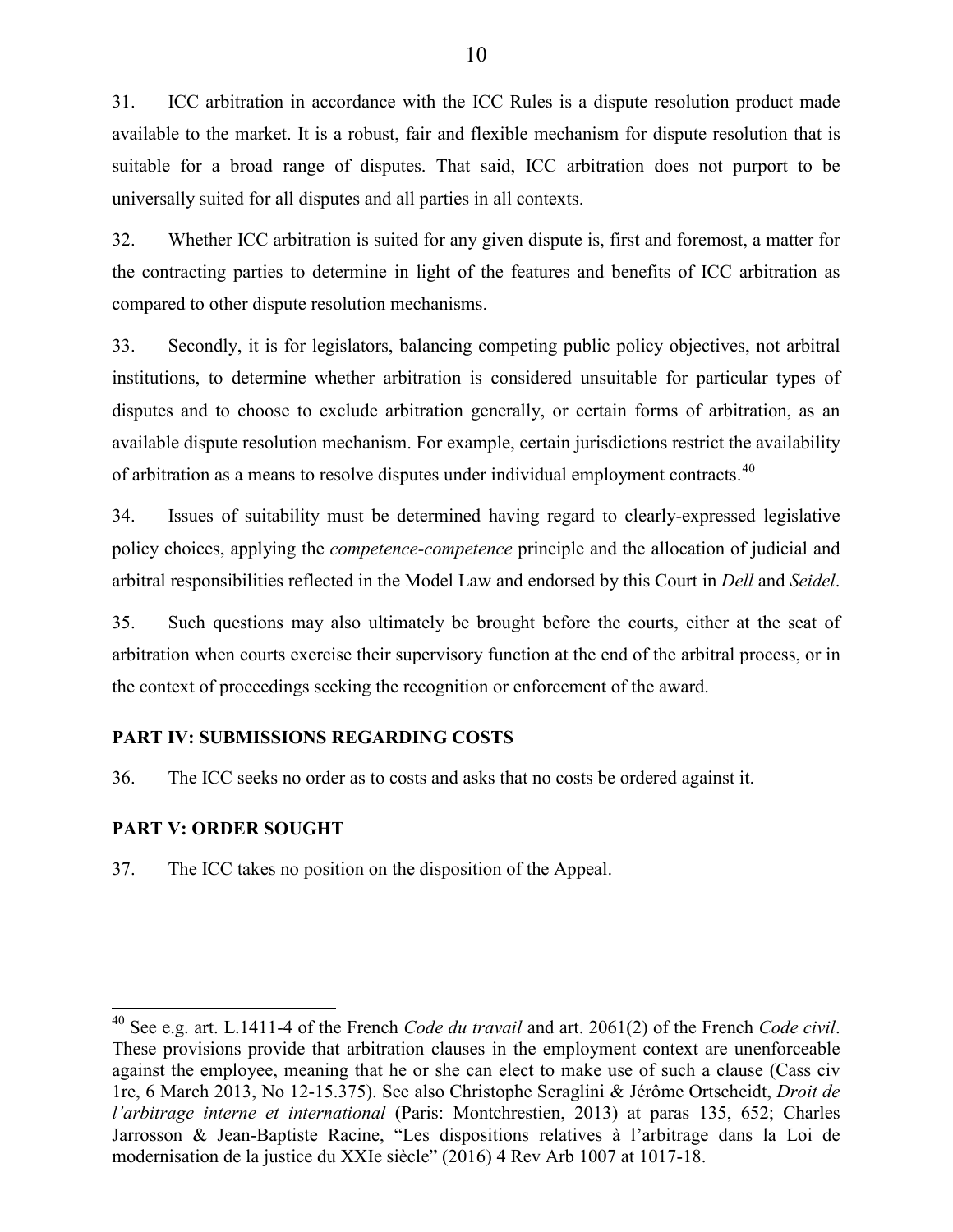# **ALL OF WHICH IS RESPECTFULLY SUBMITTED**, this 17th day of October, 2019.

Boquistin

**Pierre Bienvenu, Ad. E. Andres Garin Alison FitzGerald**

Norton Rose Fulbright Canada LLP Counsel for the Intervener The International Chamber of Commerce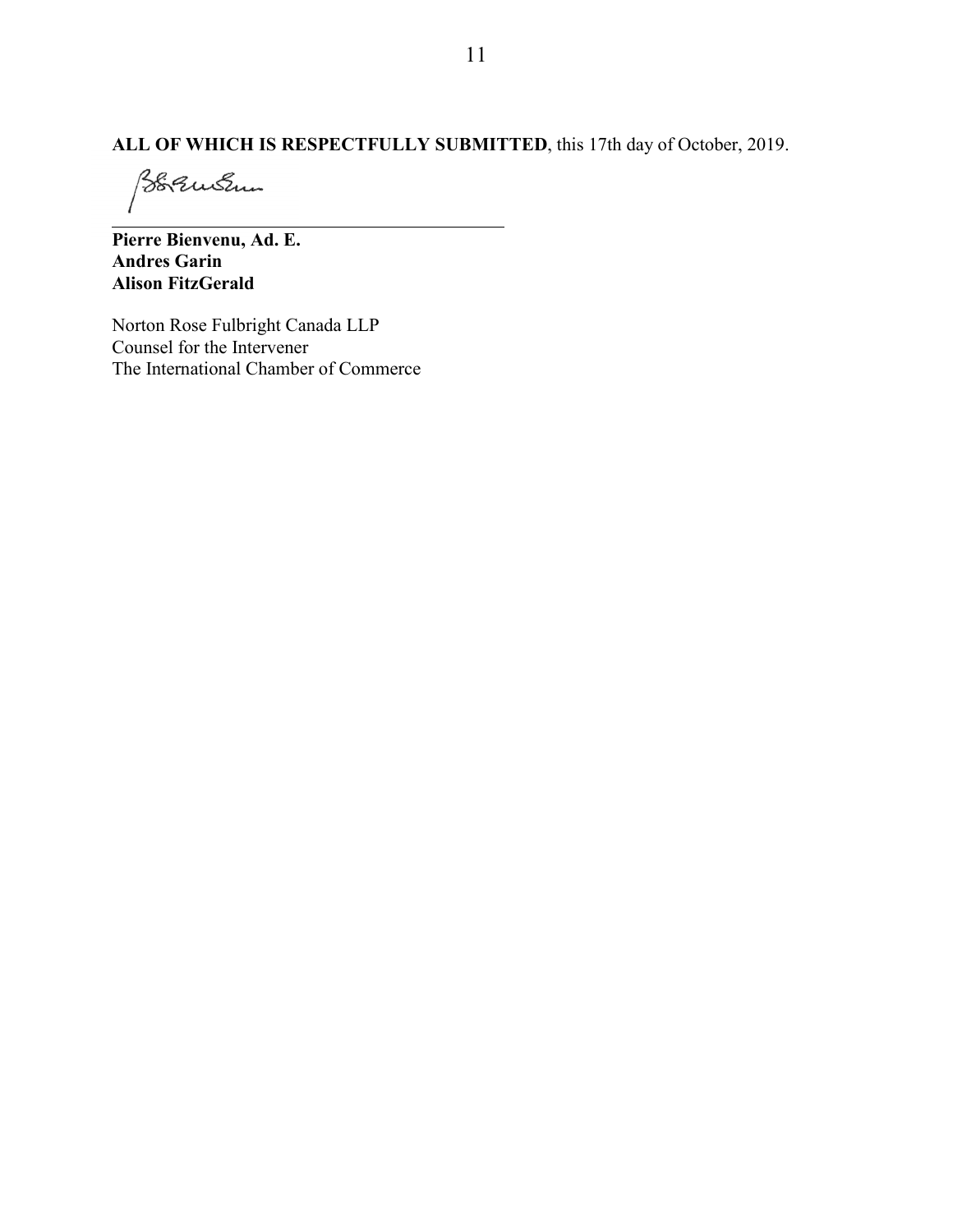## <span id="page-21-0"></span>**PART VI: TABLE OF AUTHORITIES**

| <b>AUTHORITIES</b>                                                                                                                                     | Paragraph(s) |
|--------------------------------------------------------------------------------------------------------------------------------------------------------|--------------|
| <b>Cases</b>                                                                                                                                           |              |
| Cass civ 1re, 28 June 1989, [1989] Bull Civ I 255                                                                                                      | 20           |
| Cass civ 1re, 26 June 2001, American Bureau of Shipping (ABS) v Copropriété<br>Maritime Jules Verne (2001) 3 Rev arb 529                               | 19           |
| Cass civ 1re, 7 June 2006, Copropriété Maritime Jules Verne v American Bureau of<br><i>Shipping</i> (2006) 4 Rev arb 945; XXXII YB Comm Arb 290 (2007) | 20           |
| Cass civ 1re, 6 March 2013, No 12-15.375                                                                                                               | 33           |
| Cass civ 1re, 19 December 2018, FD, No 17-28.951                                                                                                       | 19           |
| <b>CPB Contractors Pty Limited v Celsus Pty Limited (NSW), [2017] FCA 1620, at paras</b><br>48-49                                                      | 15           |
| <b>Dell Computer Corp v Union des consommateurs, 2007 SCC 34</b>                                                                                       | 7, 11, 12    |
| Fiona Trust and others v Yuri Privalov and others, [2007] EWCA 20, appeal dismissed<br>[2007] UKHL 40                                                  | 22           |
| First Options of Chicago Inc v Kaplan, 514 US 938, 944-45 (US S Ct 1995)                                                                               | 21           |
| Golden Ocean Group Ltd v Humpuss Intermoda Transportasi Tbk Ltd and Another (The<br>"Barito"), [2013] EWHC 1240 (Comm)                                 | 23           |
| GreCon Dimter Inc v JR Normand Inc, 2005 SCC 46                                                                                                        | 5            |
| Joint Stock Company 'Aeroflot-Russian Airlines' v Berezovsky & Ors, [2013] EWCA<br><b>Civ 784</b>                                                      | 23           |
| <i>JSC BTA Bank v Ablyazov &amp; Others</i> , [2011] 2 Lloyd's Rep 129                                                                                 | 23           |
| New Prime v Oliveira, 139 S Ct 532 (2019)                                                                                                              | 21           |
| <b>Ontario Medical Association v Willis Canada Inc, 2013 ONCA 745</b>                                                                                  | 13           |
| <b>PCCW Global Ltd v Interactive Communications Service Ltd.</b> [2006] HKCA 434 at para<br>48 (Hong Kong)                                             | 15           |
| <i>Rinehart v Rinehart</i> (No 3) (NSW), [2016] FCA 539 at para 145                                                                                    | 15           |
| <b>Seidel v TELUS Communications Inc, 2011 SCC 15</b>                                                                                                  | 7, 11, 14    |
| Shaw Group Inc v Triplefine International Corp, 322 F (3d) 115, 122 (2 <sup>nd</sup> Cir 2003)                                                         | 21           |
| Shin-Etsu Chem Co Ltd v Aksh Optifibre Ltd, (2006) XXXI YB Comm Arb 747 at 783-<br>84 (Indian S Ct 2005) (India)                                       | 15           |
| TELUS Communications v Wellman, 2019 SCC 19                                                                                                            | 14           |
| Terminix International Co v Palmer Ranch Ltd Partnership, 432 F 3d 1327 (11th Cir<br>2005)                                                             | 21           |
| Tomolugen Holdings Ltd and another v Silica Investors Ltd and other appeals, [2015]<br>SGCA 57 (Singapore)                                             | 15, 16       |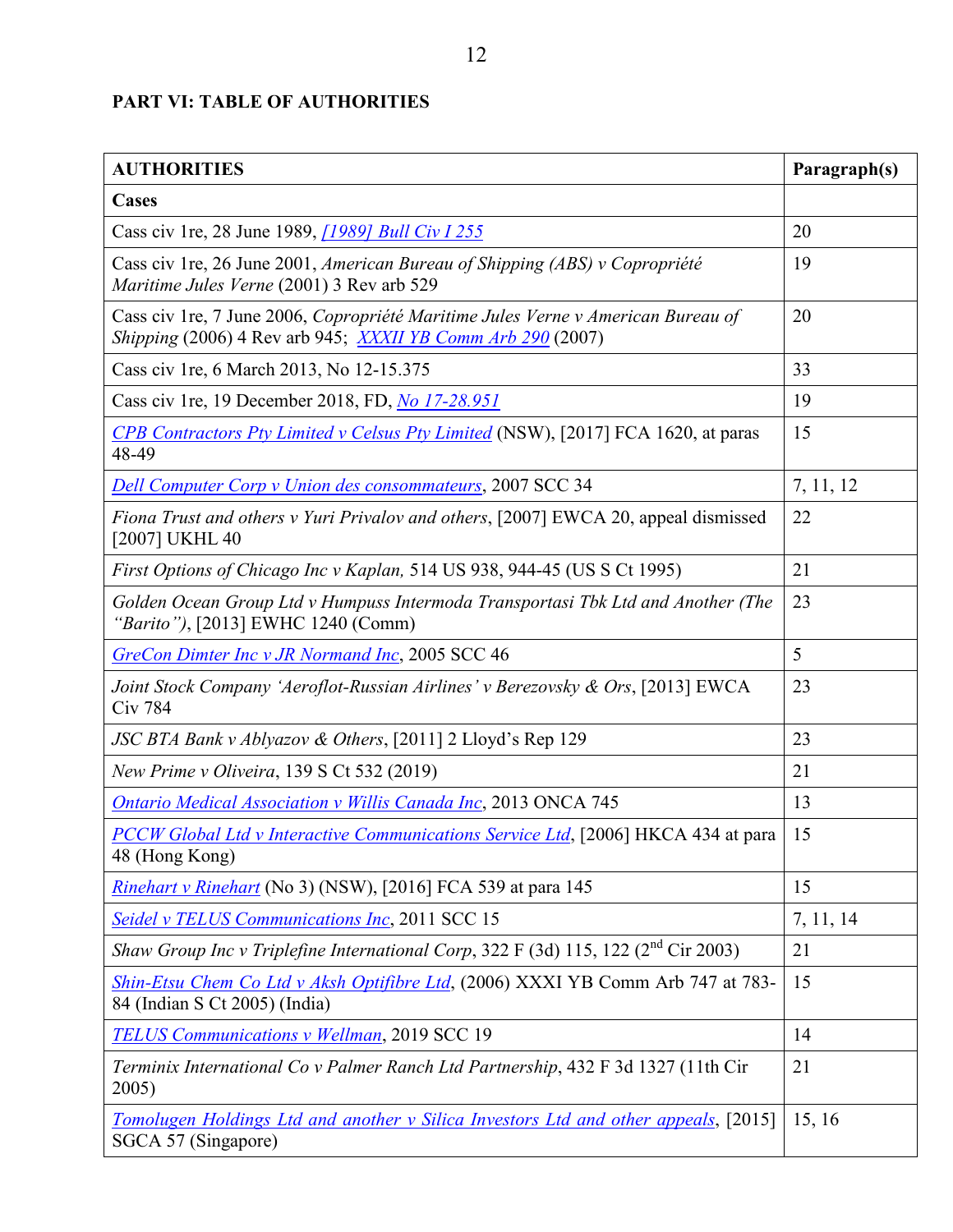| <b>AUTHORITIES</b>                                                                                                                                                                                                                                                                                                                                                               | Paragraph(s)                           |
|----------------------------------------------------------------------------------------------------------------------------------------------------------------------------------------------------------------------------------------------------------------------------------------------------------------------------------------------------------------------------------|----------------------------------------|
| The "Titan Unity", [2013] SGHC 315 (19 December 2013) at para 34 (Singapore)                                                                                                                                                                                                                                                                                                     | 15                                     |
| Wing Bo Building Construction Co Ltd v. Discreet Ltd, [2016] HKCFI 485 at para 48<br>(Hong Kong)                                                                                                                                                                                                                                                                                 | 15                                     |
| <b>Statutes, Rules and Regulations</b>                                                                                                                                                                                                                                                                                                                                           |                                        |
| <i>Arbitration Act 1991</i> , SO 1991, c 17, s 7(2)                                                                                                                                                                                                                                                                                                                              | 13                                     |
| <b>International Commercial Arbitration Act 2017, SO 2017, c 2</b>                                                                                                                                                                                                                                                                                                               | 5, 15                                  |
| French Code civil, Article 2061(2)                                                                                                                                                                                                                                                                                                                                               | 33                                     |
| French Code de procédure civile, Article 1448                                                                                                                                                                                                                                                                                                                                    | 19                                     |
| French Code du travail, Article L.1411-4                                                                                                                                                                                                                                                                                                                                         | 33                                     |
| US Federal Arbitration Act, 9 USC §10 (1925)<br>https://sccinstitute.com/media/37104/the-federal-arbitration-act-usa.pdf                                                                                                                                                                                                                                                         | 21                                     |
| <b>ICC Rules</b><br>https://iccwbo.org/content/uploads/sites/3/2017/01/ICC-2017-Arbitration-and-2014-<br>Mediation-Rules-english-version.pdf.pdf                                                                                                                                                                                                                                 | 2, 8, 17, 21,<br>24, 25, 28, 29,<br>31 |
| New York Convention Contracting States, online:<br>www.newyorkconvention.org/countries                                                                                                                                                                                                                                                                                           | 4, 5, 7, 9                             |
| UNCITRAL Model Law on International Commercial Arbitration (1985), with<br>amendments as adopted in 2006, online:<br>https://uncitral.un.org/sites/uncitral.un.org/files/media-documents/uncitral/en/07-<br>86998 ebook.pdf                                                                                                                                                      | 3, 4, 5, 7, 8,<br>13, 15, 18, 34       |
| UNCITRAL, Status: UNCITRAL Model Law on International Commercial Arbitration<br>(1985), with amendments as adopted in 2006, online:<br>uncitral.un.org/en/texts/arbitration/modellaw/commercial arbitration/status                                                                                                                                                               | $\overline{4}$                         |
| <b>Secondary Sources</b>                                                                                                                                                                                                                                                                                                                                                         |                                        |
| ICC, News Release, "ICC Arbitration figures reveal new record for awards in 2018" (11)<br>online: <i>iccwbo.org/media-wall/news-speeches/icc-arbitration-figures-</i><br>June<br>$2019$ ),<br>reveal-new-record-cases-awards-2018/                                                                                                                                               | 27                                     |
| ICC Commission on Arbitration and ADR, "ICC Commission Report: Controlling Time<br>and Costs in Arbitration" (2018), online (pdf):<br>iccwbo.org/content/uploads/sites/3/2018/03/icc-arbitration-commission-report-on-<br>techniques-for-controlling-time-and-costs-in-arbitration-english-version.pdf                                                                           | 28                                     |
| International Court of Arbitration, "ICC Dispute Resolution 2018 Statistics" (2018)                                                                                                                                                                                                                                                                                              | 27                                     |
| International Court of Arbitration, "Note to the Parties and Arbitral Tribunals on the<br>Conduct of the Arbitration under the ICC Rules of Arbitration" (1 January 2019) at<br>paras 72-73, online (pdf):<br><iccwbo.org 03="" 2017="" 3="" content="" icc-note-to-parties-and-arbitral-tribunals-<br="" sites="" uploads="">on-the-conduct-of-arbitration.pdf&gt;</iccwbo.org> | 28                                     |
| Catherine Amirfar, Nathalie Reid & Ina Popova, National Report for the United States<br>of America (2018 through 2019) (The Hague: ICCA, 2019)                                                                                                                                                                                                                                   | 21                                     |